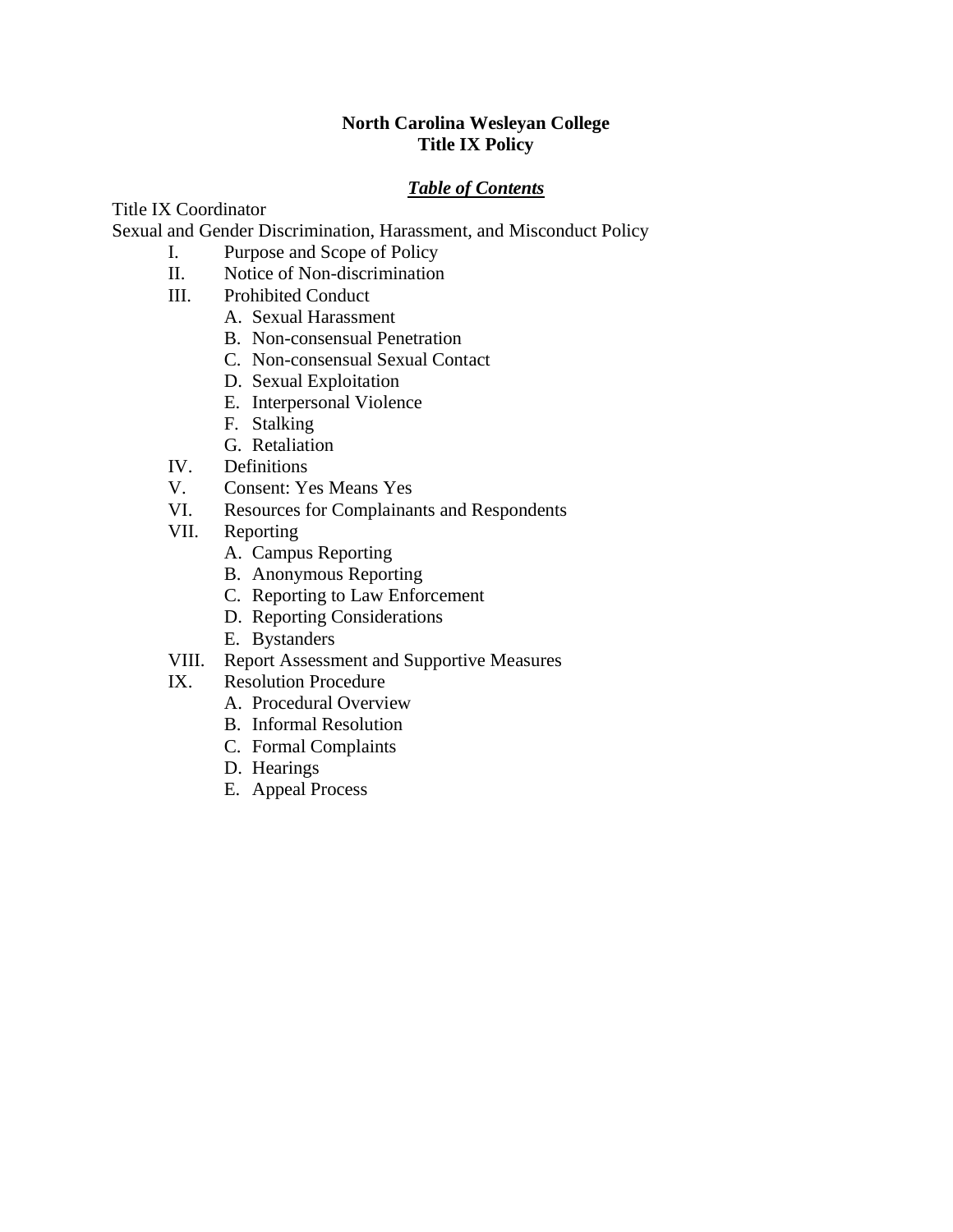North Carolina Wesleyan College is committed to providing a safe living, learning, and working environment that is free from harassment and discrimination. North Carolina Wesleyan College believes that all people should be treated with respect and dignity and that we are all accountable for our actions. As such, North Carolina Wesleyan College does not tolerate sexual and gender discrimination, harassment, and misconduct.

Title IX of the Education Amendments of 1972 (hereafter referred to as "Title IX") prohibits discrimination on the basis of sex. Although it is a gender-equity law, Title IX also applies to incidents of sexual harassment, which includes sexual assault, that prevent a student from full and equitable participation in educational programs and activities. North Carolina Wesleyan College will respond promptly to all complaints filed under this policy.

## **Title IX Coordinator**

Jason Modlin, Ed.D. Dean of Students 111 Hardees Student Union 252.985.5404 [jmodlin@ncwc.edu](mailto:jmodlin@ncwc.edu)

The Title IX Coordinator has oversight of the College's compliance with Title IX regulations and works with the individuals listed below to ensure all complaints are handled promptly and equitably. The Title IX Coordinator has oversight of the reporting, investigating and resolving of all complaints involving students, faculty, and/or staff. The Title IX Coordinator also has oversight of training for students, faculty, and staff along with education and prevention efforts.

Darrell Whitley, Deputy Title IX Coordinator for Human Resources Director of Human Resources 141 Braswell 252.985.5105 [dwhitley@ncwc.edu](mailto:dwhitley@ncwc.edu)

Carol Carson, Deputy Title IX Coordinator for Athletics Assistant Athletic Director for Medical Services 110B Taylor Center 252.985.5221 [ccarson@ncwc.edu](mailto:ccarson@ncwc.edu)

# **I. Purpose and Scope of Policy**

This policy prohibits behaviors which constitute sexual or gender-based harassment or discrimination, including sexual assault, interpersonal violence, and stalking. This policy is applicable to all members of the North Carolina Wesleyan College community, including students, employees, and non-students (e.g. visitors, independent contractors, etc.). Members of the College community are expected to take responsibility for their behavior.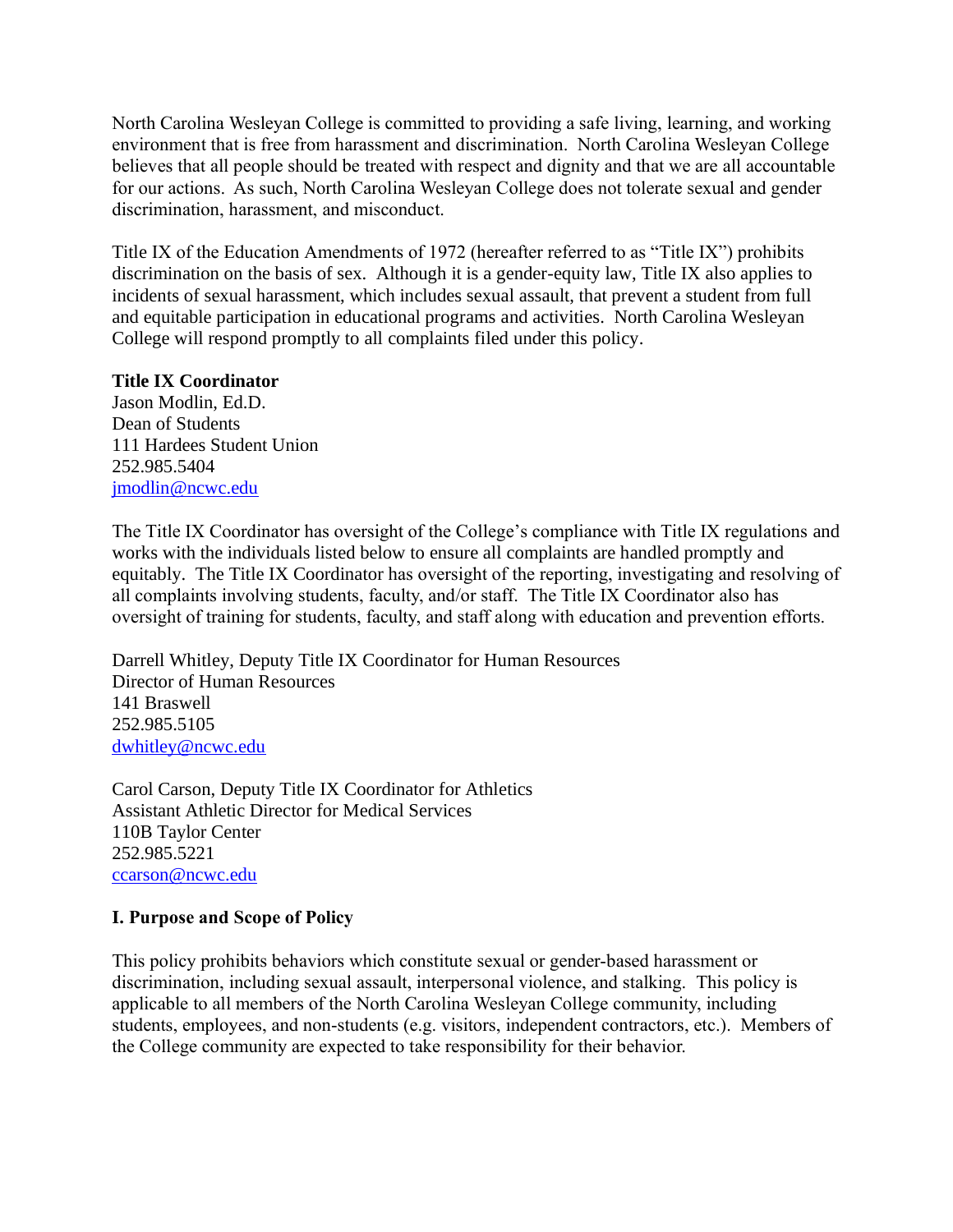North Carolina Wesleyan College is committed to maintaining a campus environment that is free from all forms of discrimination for all community members. Discrimination for any reason is incompatible with the values of North Carolina Wesleyan College and will not be tolerated. All reports under this policy will be assessed for severity and the threat it poses to the campus community, and the College will respond accordingly. Individuals found in violation of this policy may face disciplinary sanctions up to and including expulsion from the College or termination of employment.

This policy addresses all forms of sexual misconduct, to include harassment, assault, exploitation, interpersonal violence, stalking, and retaliation related to reports under this policy. Violations of sexual misconduct are prohibited by all members of the campus community, regardless of their status, gender identity, or sexual orientation.

This policy applies for students at the date of enrollment and continues until the student withdraws or graduates, and includes periods between semesters and semester breaks. For employees, the policy applies on the date the employee accepts employment and continues until employment ceases. For volunteers, the policy applies once the volunteer receives clearance and continues until the volunteer duties are completed.

This policy addresses sexual misconduct committed by or against students, employees, vendors, visitors, and volunteers when:

- The conduct is alleged to have occurred in the United States;
- The conduct is alleged to have occurred in a location, event, or circumstance over which NC Wesleyan College exercised substantial control over both the respondent and the context in which the sexual harassment occurred. This includes any building owned or controlled by NC Wesleyan College or a student organization that is officially recognized by the College, as well as conduct occurring during the course of College-related travel or off-campus programs such as academic field trips, student events, athletic events, etc.

This policy also applies to behaviors conducted via electronic means including email, social media, texts, or other online formats.

# **II. Notice of Non-Discrimination**

As an institution with core values that include integrity and respect, North Carolina Wesleyan College is committed to ensuring that all members of our campus community are treated fairly and equitably. To that end, we comply with all regulations under Title IX and other federal and state laws that prohibit discrimination which are applicable to higher education institutions.

North Carolina Wesleyan College does not discriminate on the basis of race, religion, creed, national or ethnic origin, age, sex, sexual orientation, marital status or disability in administration of its educational policies, admissions policies, scholarship and loan programs, athletic and other school administered programs.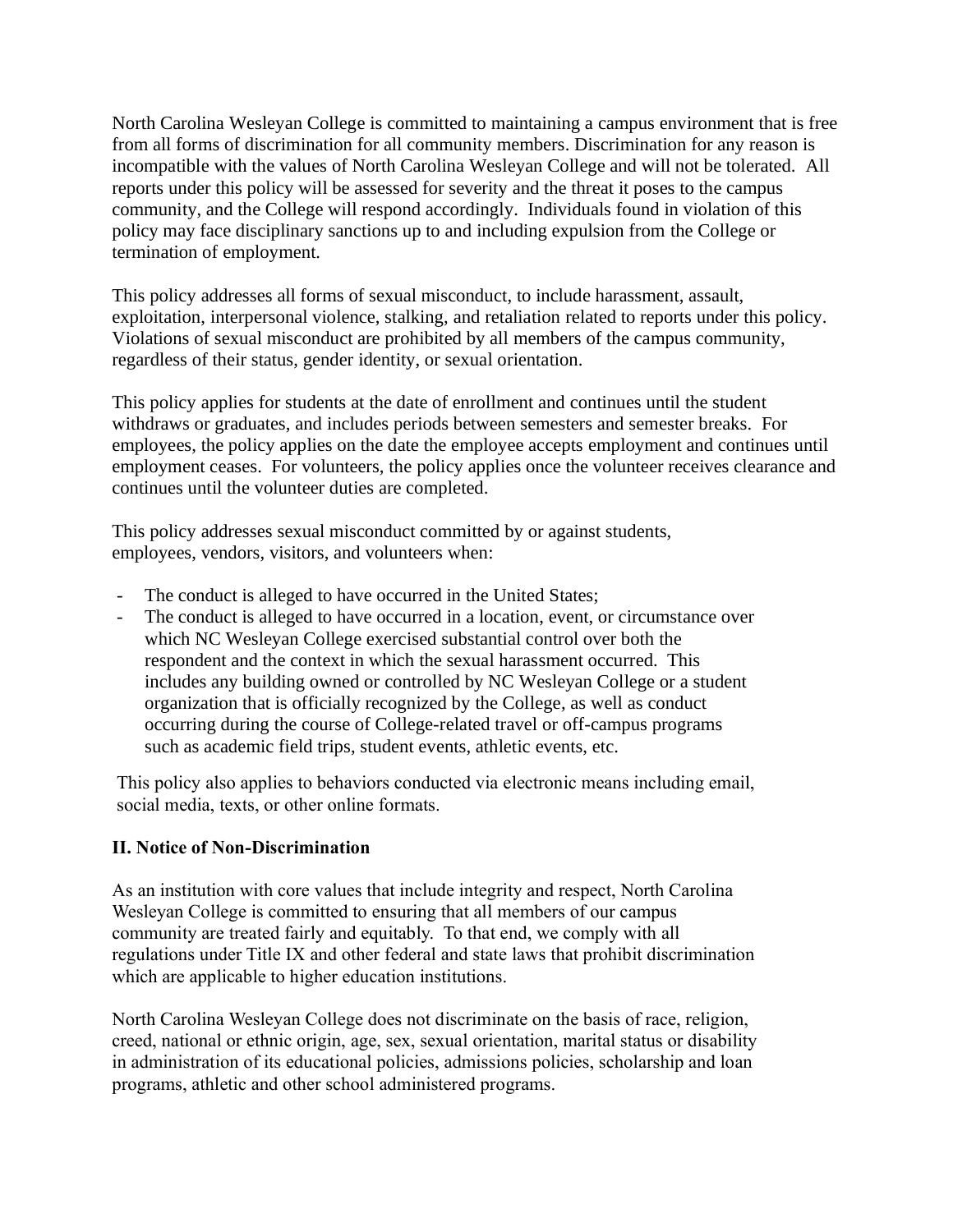Inquiries regarding this policy or Title IX can be referred to:

Jason Modlin, Title IX Coordinator Dean of Students 111 Hardees Student Union 252.985.5404 [jmodlin@ncwc.edu](mailto:jmodlin@ncwc.edu)

Or:

Office for Civil Rights Washington, DC 1.800.421.3481 OCR@ed.gov

## **III. Prohibited Conduct**

A. Sexual Harassment

Any unwelcome conduct of a sexual nature, to include sexual advances, requests for sexual favors, verbal or physical conduct of a sexual nature, or conduct of a sexual nature based on a person's gender, gender identity, or sexual orientation, when one or more of the following conditions are present:

1) submission to such conduct is made either explicitly or implicitly a term or condition of an individual's enrollment, employment, academic success, or athletic or other program participation (*quid pro quo harassment*);

2) the behavior is so severe and pervasive and objectively offensive that it deprives an individual of equal educational access;

3) such conduct has the purpose or effect of substantially interfering with an individual's work or academic performance or creates an intimidating, hostile, or offensive work or educational environment.

Conduct is unwelcome when it is not solicited and it is regarded as offensive by the recipient. In determining whether the conduct is harassment and creates a hostile environment, the College will consider the issue from both an objective (reasonable person) and subjective (complainant's) viewpoint. A single incident of harassment may be severe enough to create a hostile environment on its own. A pattern of similar behavior may not be needed in order to determine that the conduct creates a hostile environment. This threshold will be used to determine whether a hostile environment exists, whether in an on-campus or off-campus educational program and/or activity.

In making this determination, the College will consider a number of factors, including:

- \* The nature, severity, duration, and context of the conduct;
- \* The relationship between the respondent and the complainant;
- \* Whether academic freedoms protect the conduct; and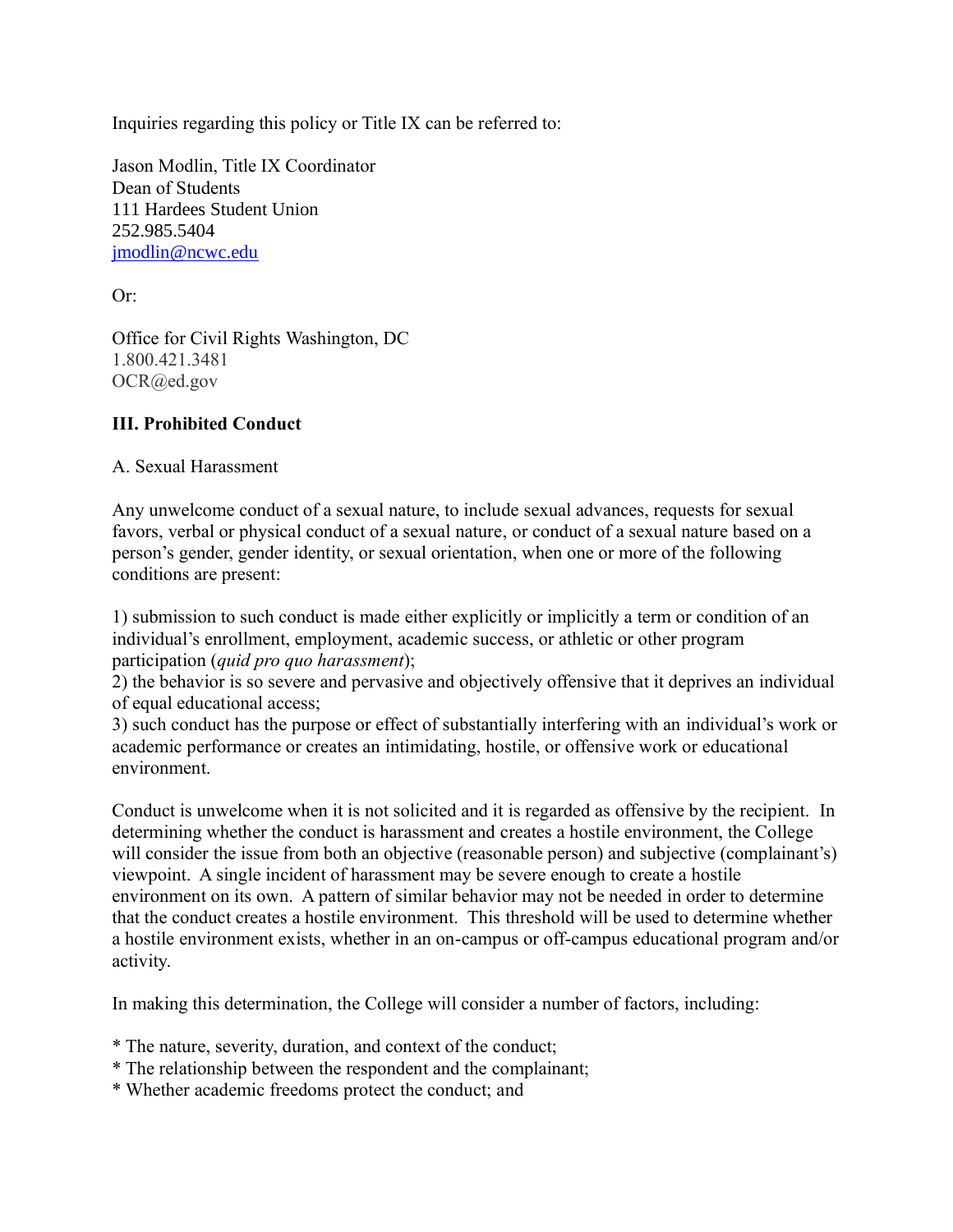\* Whether the conduct was part of other discriminatory conduct.

Sexual harassment can include but is not limited to conduct that is:

\* Physical, such as unwelcome touching, unwelcome sexual advances, blocking another's movements, sexual or physical assault.

\* Verbal, such as comments of a sexual nature, derogatory comments about another, crude humor, verbal descriptions of another's body, verbal descriptions of sexual activity with another. \* Visual, such as the display of sexually-oriented images in public, sexually-oriented gestures toward others.

\* Quid pro quo, such as offers for academic or work-related benefits in exchange for sexual favors. Such offers can be explicit or implicit.

First amendment protections are appropriate for educational institutions where students are learning, and employees are teaching. Students, faculty, and others should enjoy free speech and academic freedom protections, even when speech or expression is offensive.

## B. Non-Consensual Sexual Penetration

Any sexual penetration, no matter how slight, of the vagina or anus with any body part (penis, finger, tongue, etc.) or object, or oral penetration by a sex organ of another person, without consent.

### C. Non-Consensual Sexual Contact

The intentional, non-accidental touching of intimate body parts such as genitalia, groin, breast, buttocks, or mouth or any clothing covering them, without consent; the removal of another person's clothing without consent; touching a person with one's own intimate body parts without consent; compelling another to touch one's intimate body parts without consent; or any other intentional sexual touching with any object by a person upon another person, without consent.

### D. Sexual Exploitation

Taking sexual advantage of another person without consent. This includes but is not limited to: causing the incapacitation of another person for a sexual purpose; causing the prostitution of another person; electronically recording, photographing, or transmitting intimate or sexual utterances, sounds, or images of another person; allowing third parties to observe sexual acts; engaging in voyeurism; distributing intimate or sexual information about another person; and engaging in sexual activity with another person while knowingly infected with a sexually transmitted infection, including HIV, without notifying the other person of the infection.

### E. Interpersonal Violence

Includes actions often referred to as Domestic Violence and Dating Violence. Interpersonal violence includes but is not limited to acts of abuse, coercion, violence or the threat of violence that is physical and/or sexual in nature. This behavior can be physical, sexual, economic, verbal, emotional, or psychological actions or threats of actions that influence another person.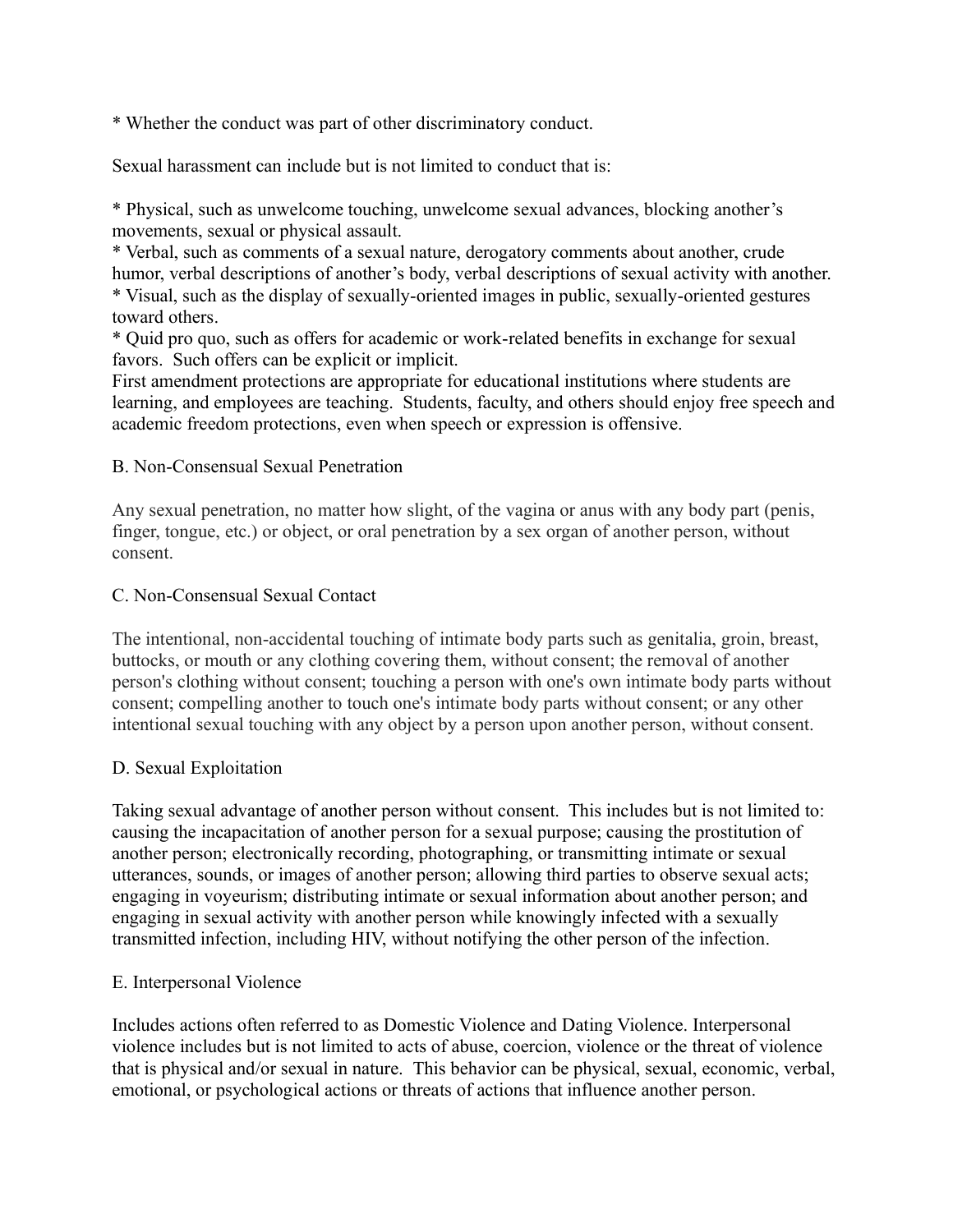Interpersonal violence can occur between persons of the same or different gender, gender identity, and sexual orientation.

Domestic violence refers to any of the acts listed above that are committed by:

- A current or former spouse or intimate partner of the complainant.

- A person with whom the complainant shares a child in common.

- A person who is cohabitating or has cohabitated with the complainant as an intimate partner or spouse.

- A person committing the violence against an adult or a youth who is protected from such conduct by the domestic or family laws of North Carolina.

Dating violence refers to any of the acts listed above that are committed by: - A person who is or has been in a social relationship of a romantic or intimate nature with the complainant.

Domestic violence, dating violence, stalking (see Stalking definition), and retaliation may all be forms of interpersonal violence when committed by an individual who is or has been in a relationship as described above.

# F. Stalking

Involves a course of conduct directed at a specific person that would cause a reasonable person to fear for their safety or that of others or which causes substantial emotional distress.

A course of conduct refers to two or more acts in which the stalker directly, indirectly, or through third-parties, by any action, method, device or means, follows, observes, contacts, threatens, or communicates to or about a person or interferes with a person's property when such acts are unwelcome.

Substantial emotional distress refers to significant mental suffering that may, but does not require, medical or counseling referral or treatment.

Examples of stalking behaviors include, but are not limited to:

\* Unwelcome communication including in-person, email, text, social media, instant messages, letters, notes, gifts or other communications.

- \* Surveillance and other observations, either in-person or electronically.
- \* Trespassing.
- \* Vandalism.
- \* Threats (verbal or physical) against the complainant or someone close to the complainant.
- \* Controlling or manipulative behavior such as threats to harm one's self.
- \* Information gathering about the complainant from family, friends, teammates, co-workers, etc.
- \* Using a third party or parties to accomplish any of the above behaviors.

# G. Retaliation

Includes any act of intimidation, threats, coercion or other forms of discrimination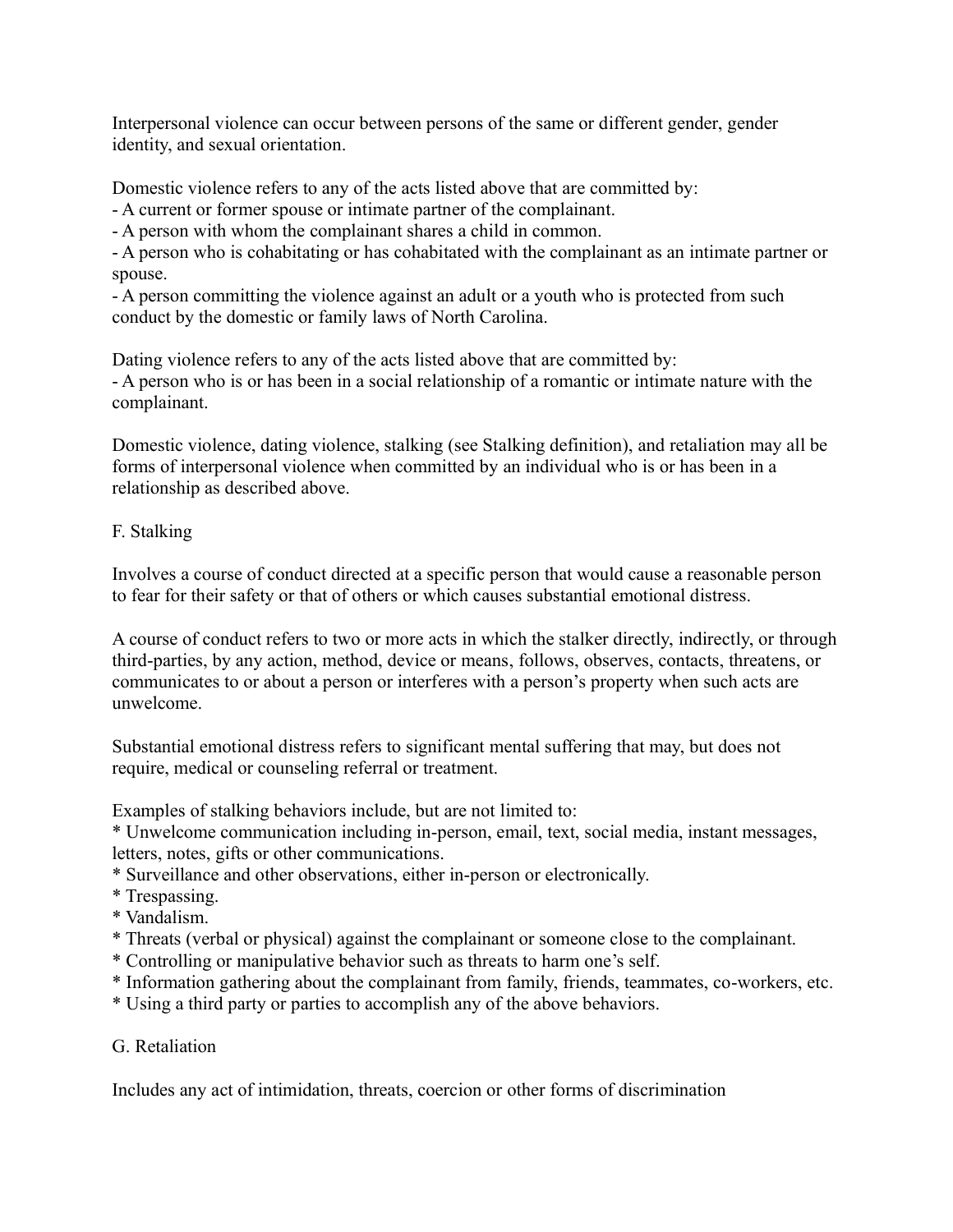against an individual for exercising rights under this policy.

### *From the NC Wesleyan Code of Student Conduct:*

**Retaliation** – Engaging, encouraging others, or directing others in an adverse action or threat of an adverse action against a complainant, respondent, or any individual or group of individuals involved in the complaint, investigation, and/or resolution of an allegation of a violation of College's Code of Student Conduct, Title IX policy, or other College policy; including any individual who attempts to intervene, prevent, or report behavior prohibited by these policies. Retaliation can be committed by an individual or group of individuals, not just a complainant or respondent. Examples of retaliation include, but are not limited to, threats, intimidation, pressuring, continued harassment, violence, or other forms of harm to others.

Acts will be considered retaliatory if they are made in response to a good faith disclosure of real or perceived College-related misconduct, participation in an investigation or resolution of such misconduct, or the bystander intervention of such misconduct, and a reasonable person would be deterred from reporting or participating in the resolution process for misconduct covered under this policy.

All members of the College community, including students, faculty, and staff, who have good-faith concerns regarding possible sexual harassment, discrimination, and misconduct are expected to report these concerns to the Title IX Coordinator. Anyone who engages in retaliation will be subject to discipline in accordance with the College's Retaliation policy and the Student Code of Conduct. The College will act to stop acts of retaliation, remedy the effects for victims, and sanction individuals found responsible for these acts. The College, through Human Resources for employees and the Dean of Students for students, may take immediate administrative actions to stop such acts. The individual accused of retaliation will receive notice of the allegation and given the opportunity to be heard before final disciplinary action is taken. The exercise of right protected by the First Amendment does not constitute retaliation. Charging an individual with a code of conduct violation for making a materially false statement in bad faith in the course of a Title IX grievance proceeding does not constitute retaliation; however, a determination regarding responsibility, alone, is not sufficient to conclude that any party made a bad faith materially false statement.

### **IV. Definitions**

- 1. **Complainant** An individual who is alleged to be the victim of conduct that could constitute sexual harassment.
- 2. **Respondent** An individual who has been reported to be the perpetrator of conduct that could constitute sexual harassment.
- 3. **Formal Complaint**  A document filed by a complainant or signed by the Title IX Coordinator alleging sexual harassment against a respondent and requesting that the school investigate the allegation of sexual harassment.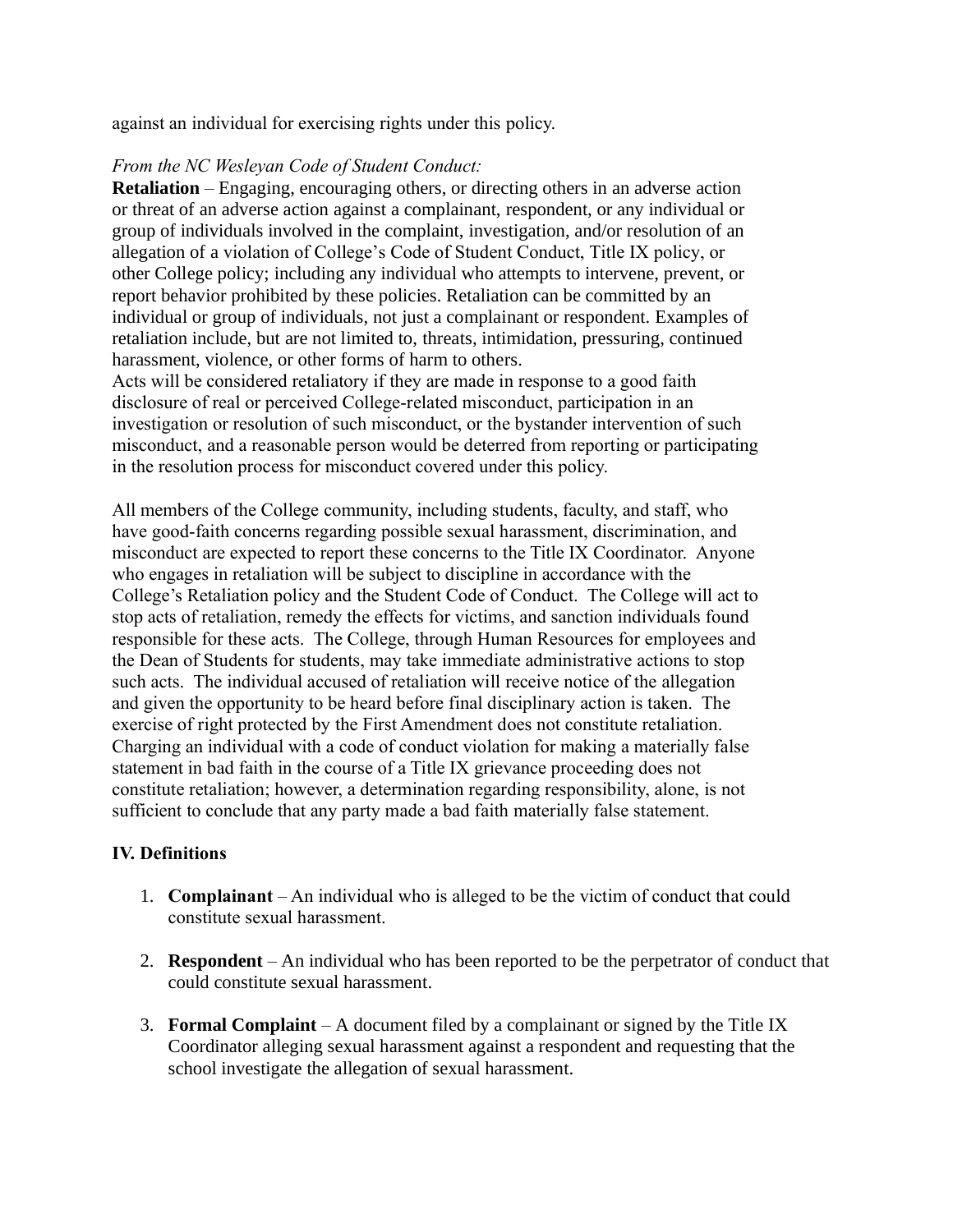At the time of filing a formal complaint, a complainant must be participating in or attempting to participate in the education program or activity of the school with which the formal complaint is filed.

A formal complaint may be filed with the Title IX Coordinator in person, by mail, or by electronic mail, by using the contact information required to be listed for the Title IX Coordinator, and by any additional method designated by the school.

'Document filed by a complainant' means a document or electronic submission (such as by e-mail or through an online portal provided for this purpose by the school) that contains the complainant's physical or digital signature, or otherwise indicates that the complainant is the person filing the formal complaint.

Where the Title IX Coordinator signs a formal complaint, the Title IX Coordinator is not a complainant or a party during a grievance process, and must comply with requirements for Title IX personnel to be free from conflicts and bias.

4. **Supportive Measures** - Individualized services reasonably available that are nonpunitive, non-disciplinary, and not unreasonably burdensome to the other party while designed to ensure equal educational access, protect safety, or deter sexual harassment.

The College's selection of supportive measures and remedies based on what is not clearly unreasonable in light of the known circumstances. The College will offer supportive measures, and will provide remedies to a complainant whenever a respondent is found responsible. Remedies, required when a respondent is found responsible, are designed to maintain the complainant's equal access to education and may include supportive measures under this policy. Remedies are not required to be non-disciplinary or nonpunitive and need not avoid burdening the respondent.

- 5. **Bystander** Individuals who observe possible sexual harassment, discrimination, and misconduct and have the opportunity to intervene. Bystanders may report possible sexual harassment, discrimination, and misconduct (see "Reporting"). Responsible employees which includes faculty and staff are required to report.
- 6. **Privacy**  Information shared related to a report of sexual misconduct will be shared only with College employees who have a need to know in order to investigate or otherwise resolve a formal complaint. Care will be taken to comply with the requirements of the Family Educational Rights and Privacy Act (FERPA) and other state and federal laws.
- 7. **Confidentiality**  Information shared related to a report of sexual misconduct will not be shared with anyone else without the express, written consent of the individual. Confidential resources at the College (*see Confidential Resources* definition) are the only individuals on campus who may guarantee confidentiality. College Community members desiring confidentiality should speak first with a confidential resource.
- 8. **College** North Carolina Wesleyan College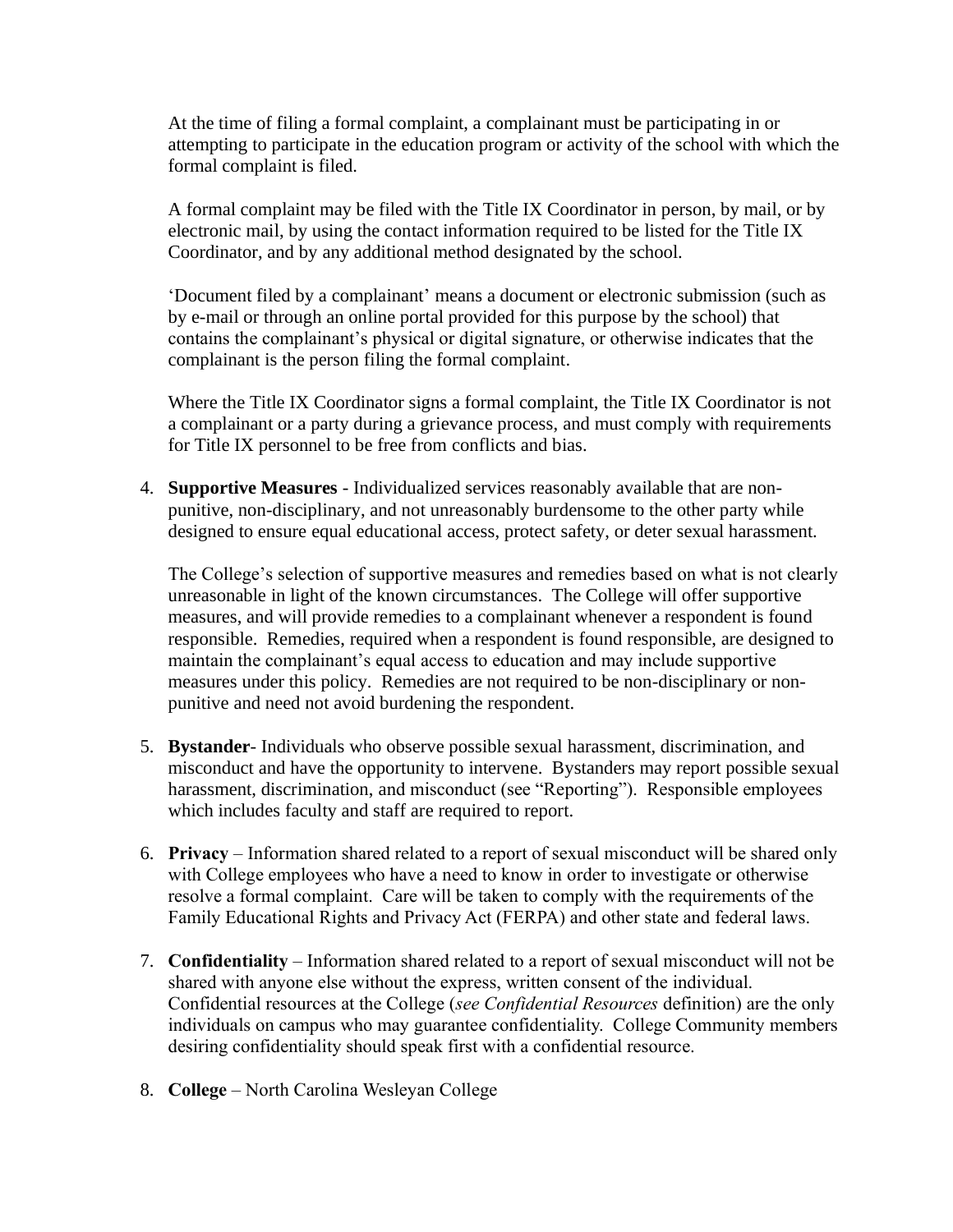- 9. **Confidential Resources** Employees at the College who are permitted to guarantee confidentiality. These include staff in the Health Services Center: Health Center (252.985.5186) or the Counseling Center (252.985.5369) and the College Chaplain (252.985.5223).
- 10. **Responsible Employees** North Carolina Wesleyan College faculty and staff, including residence life staff, who are not designated as confidential resources. While we take the wishes of the complainant into strong consideration, reports of sexual harassment, discrimination, and misconduct made to a responsible employee must be reported to the College's Title IX Coordinator.
- 11. **College Community** Students, employees, visitors, and independent contractors of North Carolina Wesleyan College.

# **V. Consent: Yes means Yes**

Consent is defined as words or actions that show an active knowing and voluntary agreement to engage in mutually agreed-upon sexual activity.

- Consent cannot be gained by force, coercion, or manipulation.
- Use of alcohol or drugs may impair an individual's capacity to freely consent and may render an individual incapable of giving consent.
- Consent may not be implied by silence or any other absence of active resistance.
- Prior consent does not imply consent to future sexual acts.
- Consent to one type of sexual act does not give consent to another type of sexual act.
- Individuals with a previously intimate relationship do not automatically give initial or continuing consent to sexual activity. Even within the context of a relationship, mutual consent must be established before engaging in sexual activity.
- Consent may be withdrawn by either party at any time before or during the sexual activity. Withdrawal should be communicated clearly by words or actions that clearly indicate a desire to cease the activity.
- Consent cannot be given by the following persons:

\* Individuals who are mentally incapacitated at the time of the sexual contact in a manner that prevents him or her from understanding the nature or consequences of the sexual act involved;

\* Individuals who are asleep;

\* Individuals who are intoxicated and under the influence of drugs or alcohol;

- \* Individuals who are unconscious or otherwise physically helpless; and
- \* Minors (individuals under the age of 18).

Note: Being intoxicated or otherwise under the influence of drugs or alcohol is NEVER an excuse for sexual misconduct, nor does it remove the responsibility to gain consent for sexual activity. The test of whether an individual should know about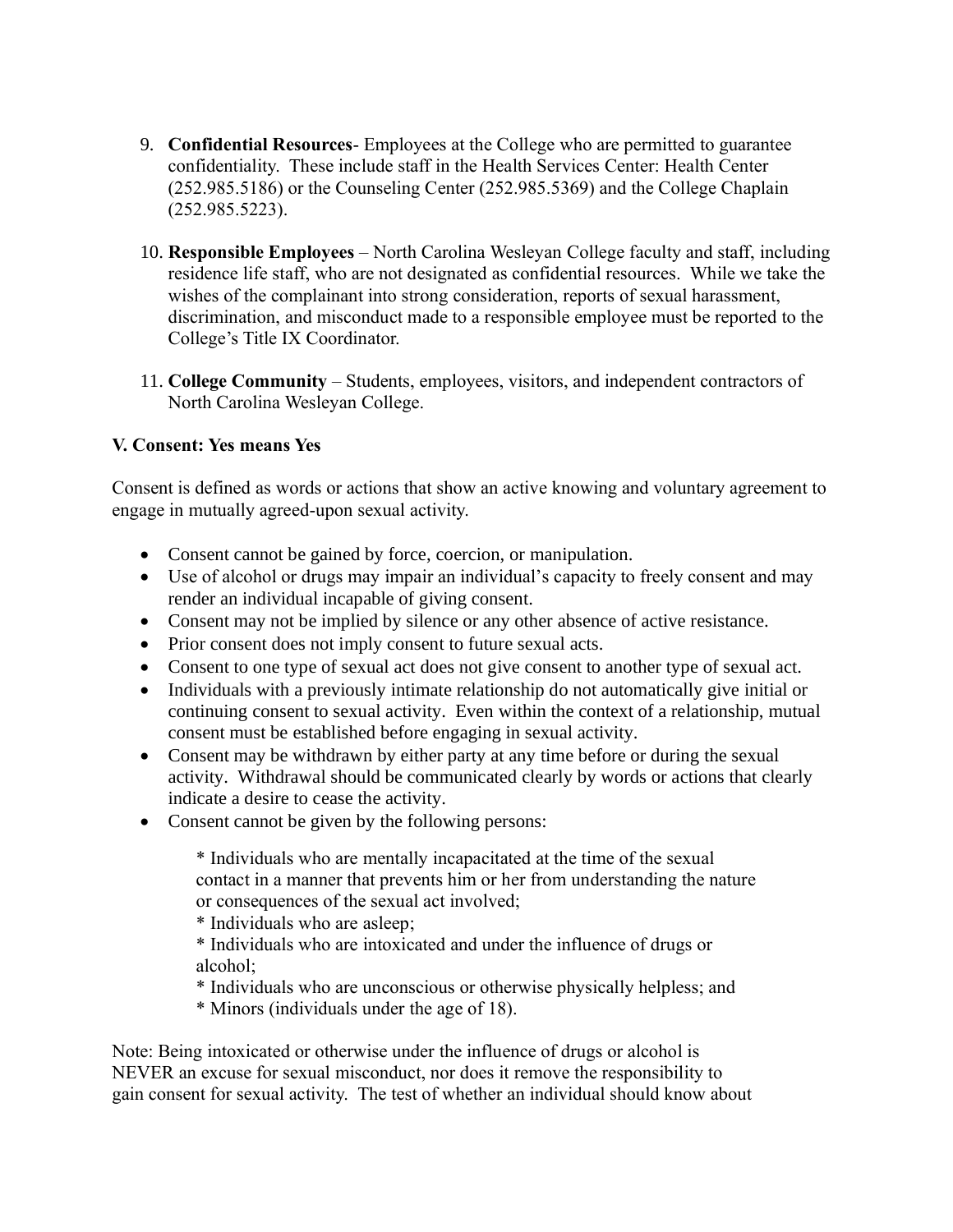another's incapacitation is whether a reasonable, sober person would know about the incapacitation. A respondent cannot rebut a sexual misconduct charge merely by arguing that he or she was drunk or otherwise impaired and, as a result did not know that the other person was incapacitated.

An individual who is passed out or unconscious as a result of the consumption of alcohol or drugs is physically helpless and is unable to give consent. *Immediate medical attention should be summoned for an individual found to be in this state (see Amnesty policy).*

**Yes mean yes**. This means that affirmative consent should be freely given by all participants, without coercion or duress, before any sexual activity occurs.

# **VI. Resources for Complainants and Respondents**

The College encourages all who have witnessed or believe they have been a victim of sexual discrimination, including assault, to report the incident promptly. However, the College also recognizes that it may be difficult to discuss such incidents. The College will support complainants through the process. The College will provide certain policies and resources to ensure a complaint can be properly investigated and resolved. Once a respondent is identified, she or he will also be provided with resources as support through the process.

**Confidential Resources:** While all persons receiving a report of sexual harassment, discrimination, and misconduct understand the desire to keep information confidential, maintaining confidentiality is not always possible (*see Privacy and Confidentiality definitions*). The only individuals at North Carolina Wesleyan College permitted to guarantee confidentiality are the Director of Counseling and Accessibility Services (252.985.5369), the Counselor (252.985.5241), the College Chaplain (252.985.5223), and the Director of Health Services (252.985.5186). These resources may be consulted at any time, including prior to making an official report to the College or law enforcement officials. To the extent possible, the College will respect an individual's request for confidentiality; however, the request for confidentiality will be weighed against the College's obligation to act on information it has received in order to provide a safe campus environment. At all times, the College will act to protect a student's privacy.

**Assistance and support for complainants of sexual misconduct:** North Carolina Wesleyan College recognizes the importance of assisting a member of the College community who is a complainant of sexual violence in regaining a sense of personal control. In this respect, several College departments coordinate resources to offer services to a complainant and others upon whom the sexual harassment, discrimination, and misconduct might have had an impact.

| <b>Immediate medical assistance:</b>        |                  |
|---------------------------------------------|------------------|
| Emergency Services (EMS, Fire, Police)      | 911              |
| UNC Nash Hospital/                          |                  |
| <b>SARN</b> (Sexual Assault Response Nurse) | $(252)$ 962-8000 |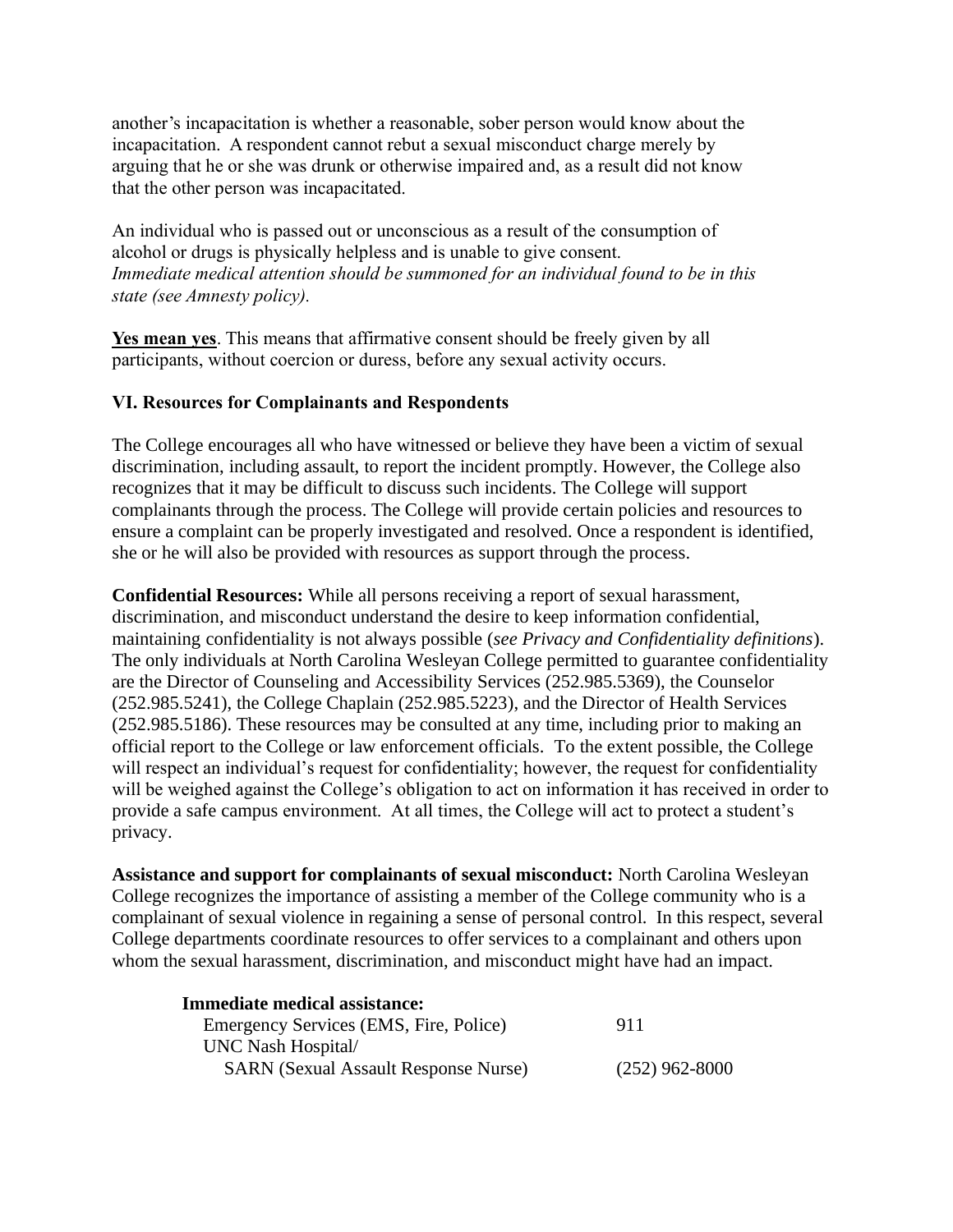#### **Victim Assistance and Support**

| My Sister's House (Domestic Abuse)<br>National Rape Hotline<br><b>National Domestic Violence Hotline</b>                           | $(252)$ 462-0366<br>$(252)$ 459-3094<br>www.mshnc.org<br>$(800)$ 656-HOPE $(4673)$<br>(800) 799-SAFE (7233) |
|------------------------------------------------------------------------------------------------------------------------------------|-------------------------------------------------------------------------------------------------------------|
| <b>Health, Mental Health, and Counseling Services:</b><br><b>Counseling Center</b><br>Employee Assistance Program (employees only) | www.thehotline.org<br>$(252)$ 985-5369<br>(Contact Human Resources)                                         |
| <b>Campus Offices</b><br><b>Financial Aid</b><br>Immigration & Visa Assistance                                                     | $(252)$ 985-5293<br>$(252)$ 985-5124                                                                        |
| <b>Gather information:</b><br>If you are discovered information about filing a commission common national sights                   |                                                                                                             |

If you need more information about filing a complaint, campus policies, rights, reporting and resources, contact: Title IX Coordinator – Dr. Jason Modlin (252) 985-5404

**Wrongful allegation:** It is a violation of this policy to knowingly bring a false complaint under this policy. However, failure to prove a claim of sexual harassment, discrimination, and misconduct does not alone constitute proof of a false and/or malicious accusation. Individuals who make frivolous or false reports shall not be deemed to be acting in good faith.

### **VII. Reporting**

### A. Campus Reporting

The College encourages reporting of violations or potential violations of the Title IX policy. We also encourage all individuals to seek appropriate medical or mental health assistance when needed immediately following an incident of sexual misconduct. Additionally, law enforcement should be contacted regardless of whether the individual seeks to pursue criminal charges. This is to preserve evidence which may support the report to the College, a protective or no-contact order, or a future report to law enforcement in the pursuit of criminal charges.

Any person may report sex discrimination, including sexual harassment (whether or not the person reporting is the person alleged to be the victim of conduct that could constitute sex discrimination or sexual harassment), in person, by mail, by telephone, or by email, using the contact information listed for the Title IX Coordinator, or by any other means that results in the Title IX Coordinator receiving the person's verbal or written report. Such a report may be made at any time, including during non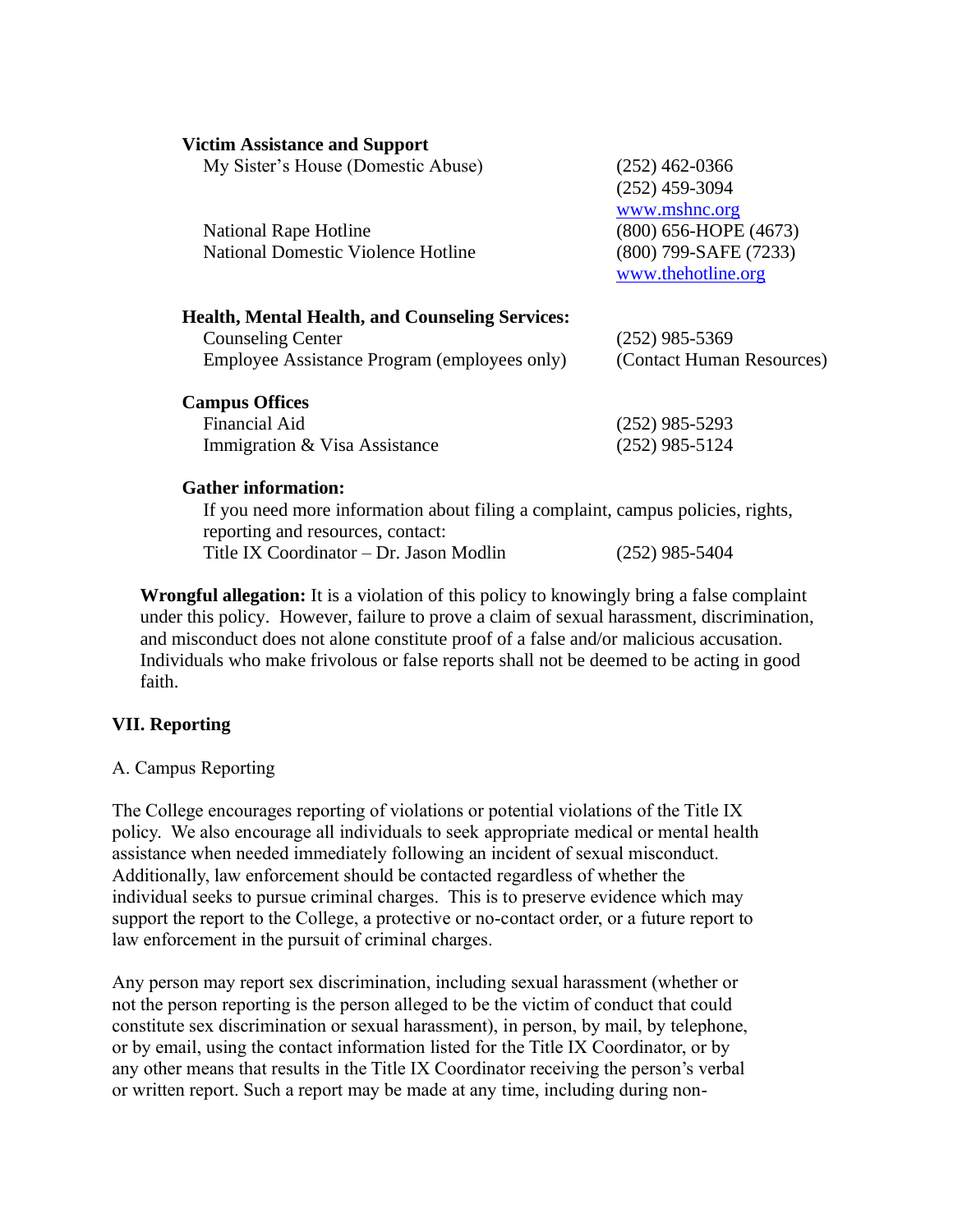business hours, by using the telephone number or email address, or by mail to the office address, listed for the Title IX Coordinator.

You can make a report by contacting any member of the Title IX team:

Jason Modlin, Ed.D. Title IX Coordinator/Dean of Students 111 Hardees Student Union 252.985.5404 [jmodlin@ncwc.edu](mailto:jmodlin@ncwc.edu)

Darrell Whitley, Deputy Title IX Coordinator for Human Resources Director of Human Resources 141 Braswell 252.985.5105 [dwhitley@ncwc.edu](mailto:dwhitley@ncwc.edu)

Carol Carson, Deputy Title IX Coordinator for Athletics Assistant Athletic Director for Medical Services 110B Taylor Center 252.985.5221 [ccarson@ncwc.edu](mailto:ccarson@ncwc.edu)

Campus Security and Safety 1.252.406.7928 Available 24 hours per day, 7 days per week, 365 days per year

At the time of reporting, the complainant need not decide how they want the report to be handled. The College will offer support to the complainant as described in this policy, including support in deciding how to handle the incident. The College will respect the complainant's autonomy in making the important decision on whether to proceed with a formal complaint (*see Formal Complaint definition)*.

# **Deliberate Indifference Standard**

The College will respond promptly to Title IX sexual harassment in a manner that is not deliberately indifferent, which means a response that is not clearly unreasonable in light of the known circumstances. As such, the College must:

- Offer supportive measures to the person alleged to be the complainant;
- Ensure the Title IX Coordinator promptly contacts the complainant confidentially to discuss the availability of supportive measures
- Consider the complainant's wishes with respect to supportive measures;
- Inform the complainant of the availability of supportive measures with or without the filing of a formal complaint;
- Explain to the complainant the process for filing a formal complaint;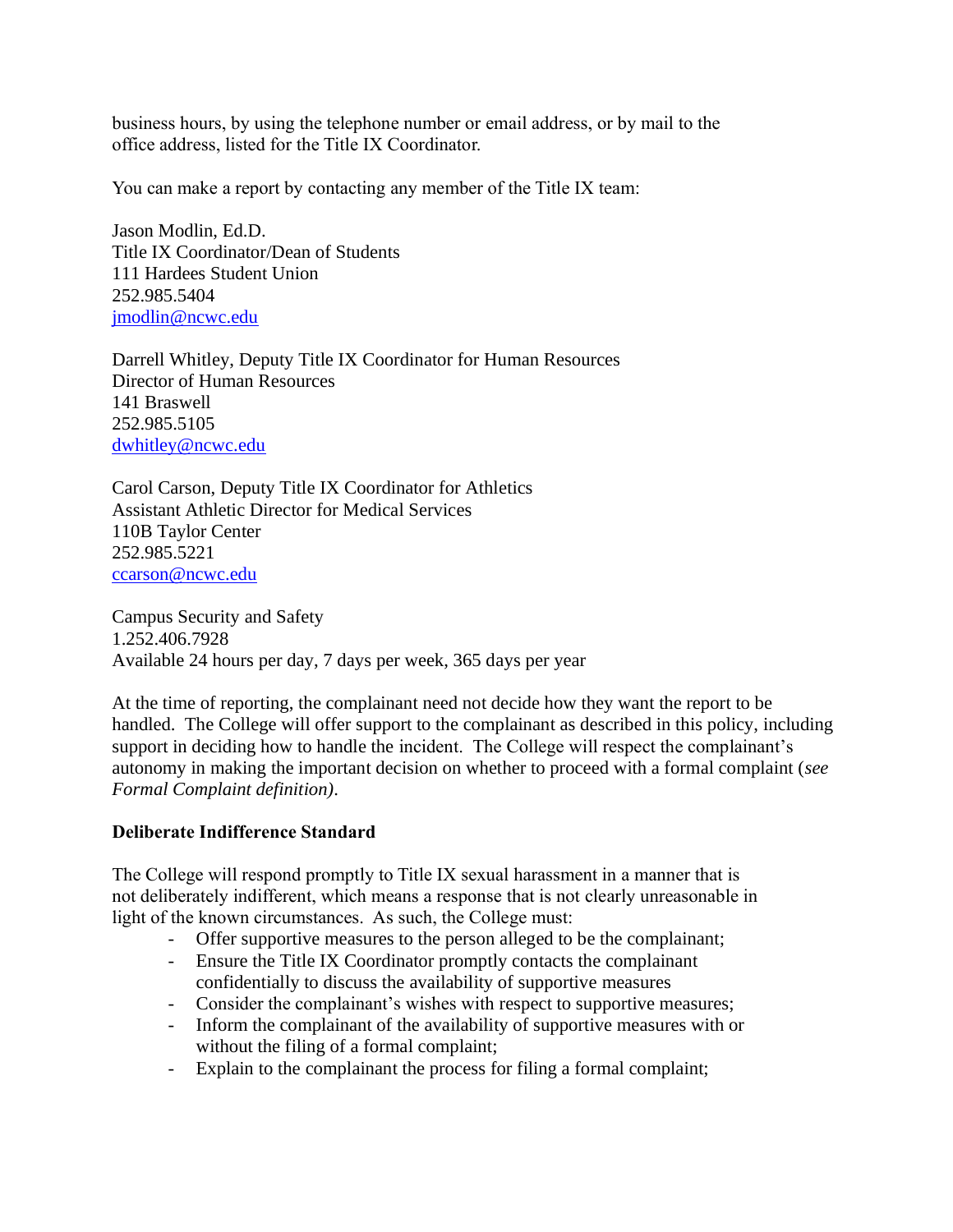- Investigate sexual harassment allegations in any formal complaint, which can be filed by a complainant or signed by the Title IX Coordinator;
- Affirm that a complainant's wishes with respect to whether the school investigates should be respected unless the Title IX Coordinator determines that signing a formal complaint to initiate an investigation over the wishes of the complainant is not clearly unreasonable in light of the known circumstances;
- Dismiss, for the purposes of Title IX, any formal complaint that does not meet the definition of sexual harassment or did not occur in the school's education program or activity against a person in the United States. The College may still address the allegations as it deems appropriate under the Code of Student Conduct.

Any individual reporting sexual misconduct may be assured that the College will assess each report and resolve it in a fair, impartial, and timely manner, as appropriate under the circumstances. All individuals may expect to be treated with respect and dignity. In all reports, the College will make an immediate assessment of any risk of harm to the College or to the broader campus community and will address those risks, including taking interim measures for the safety of the individuals involved and the campus community.

## B. Anonymous Reporting

Any individual may make an anonymous report of sexual misconduct. An individual may report the incident without disclosing his or her name, identifying the respondent, or requesting any action. Depending on the extent of information available about the incident or the individuals involved, however, the College's ability to respond to an anonymous report may be limited.

The Title IX Coordinator or a Deputy Title IX Coordinator will receive the anonymous report and will determine any appropriate steps, including individual or community remedies as appropriate and in compliance with all federal and state legal obligations.

# C. Reporting to Law Enforcement

The College encourages complainants to pursue criminal action for incidents of sexual misconduct that may also be crimes under state criminal statutes. Complainants have the right to notify or decline to notify law enforcement authorities. The College will assist a complainant, at the complainant's request, in contacting local law enforcement, filing a report, or obtaining a protective order. The College will cooperate with law enforcement agencies if a complainant decides to pursue the criminal process. Complainants have the right to participate or decline to participate in any investigation to the extent permitted under state or federal law.

Local law enforcement information: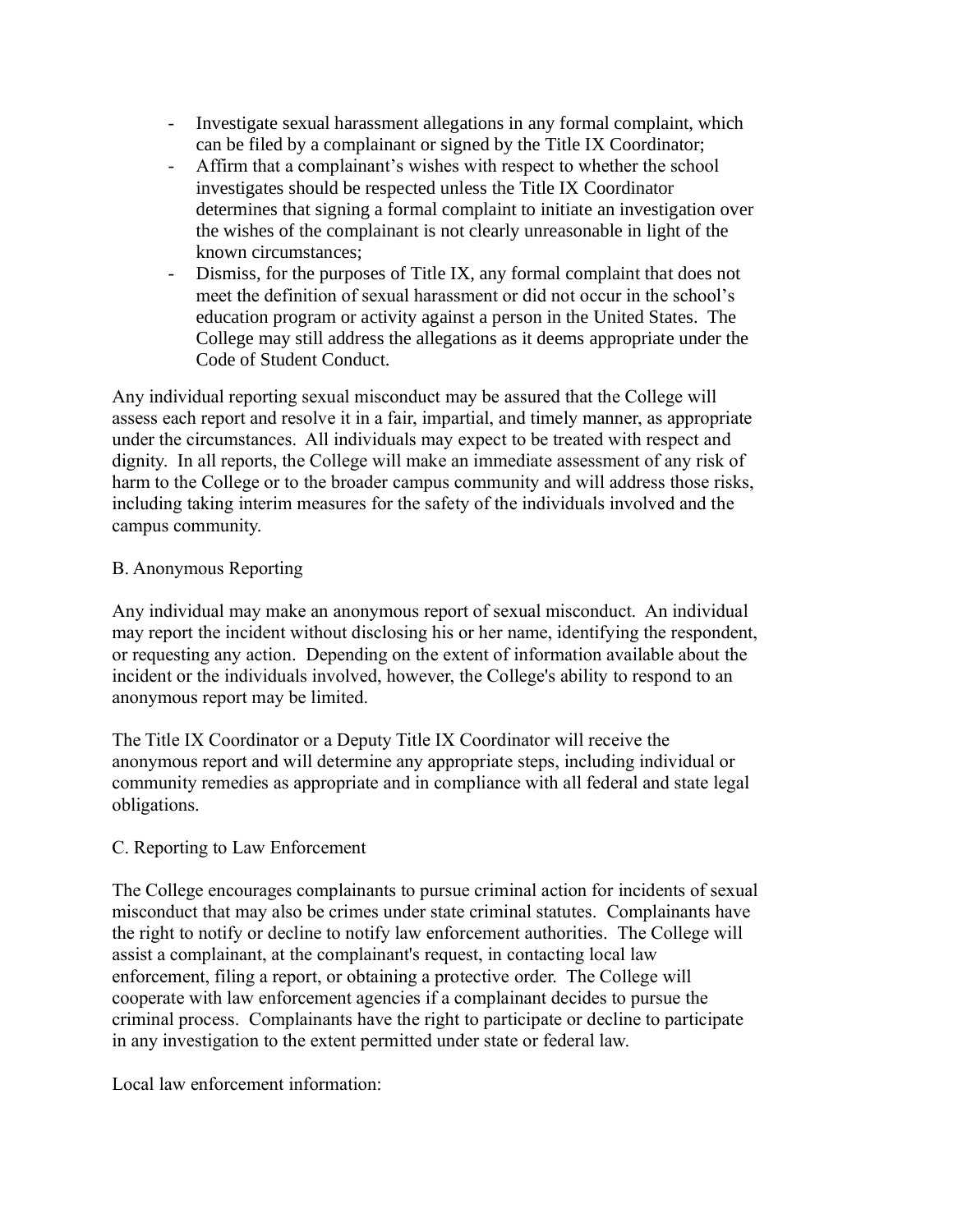### Rocky Mount Police 252.972.1411

The College's policy, definitions, and burden of proof differ from those that apply in criminal law. A complainant may seek resolution through the College's complaint process, may pursue criminal action, may choose one but not the other, or may choose both. Neither law enforcement's determination regarding whether to prosecute a respondent nor the outcome of any criminal prosecution determines whether sexual misconduct has occurred in violation of this policy. Proceedings under this policy may be carried out prior to, simultaneously with, or following civil or criminal proceedings off-campus.

## D. Reporting Considerations

1. Timeliness of Report, Location of Incident

Complainants and third-party witnesses are encouraged to report incidents of sexual misconduct as soon as possible in order to maximize the College's ability to respond promptly and effectively. However, there is no time limit on reporting violations of this policy. If the respondent is no longer a student or employee, the College may not be able to take disciplinary action against the respondent, but it will still seek to comply with its Title IX obligation by providing support for a complainant and taking steps to end the harassment, prevent its recurrence, and remedy its effects. An incident does not have to occur on campus to be reported to the College. Off-campus conduct that occurs in connection with College programs or events may also be covered, as may off-campus conduct that may have a continuing adverse effect on the complainant while on campus or other property owned or controlled by the College or in any College employment or education program or activity. The College will process all Title IX complaints regardless of where the conduct occurred to determine whether the conduct occurred in the context of its educational program or has continuing adverse effects on campus or in an off-campus program or activity.

### 2. Amnesty for Personal Use of Alcohol or Other Drugs

The College seeks to remove any barriers to reporting. It is in the best interest of this community that all individuals who have been the subject of sexual misconduct report the behavior to the College, and that witnesses share what they know. To encourage reporting, complainants, third-party witnesses, or respondents will not be subject to disciplinary action by the College for their own personal consumption of alcohol or drugs at or near the time of the incident, provided that any such violations did not and do not place the health or safety of any other person at risk. Students may be required to engage in non-disciplinary substance abuse or awareness measures.

### 3. Statement against Retaliation

Retaliation is a violation of College policy and will result in disciplinary action. See section III-G above for more information.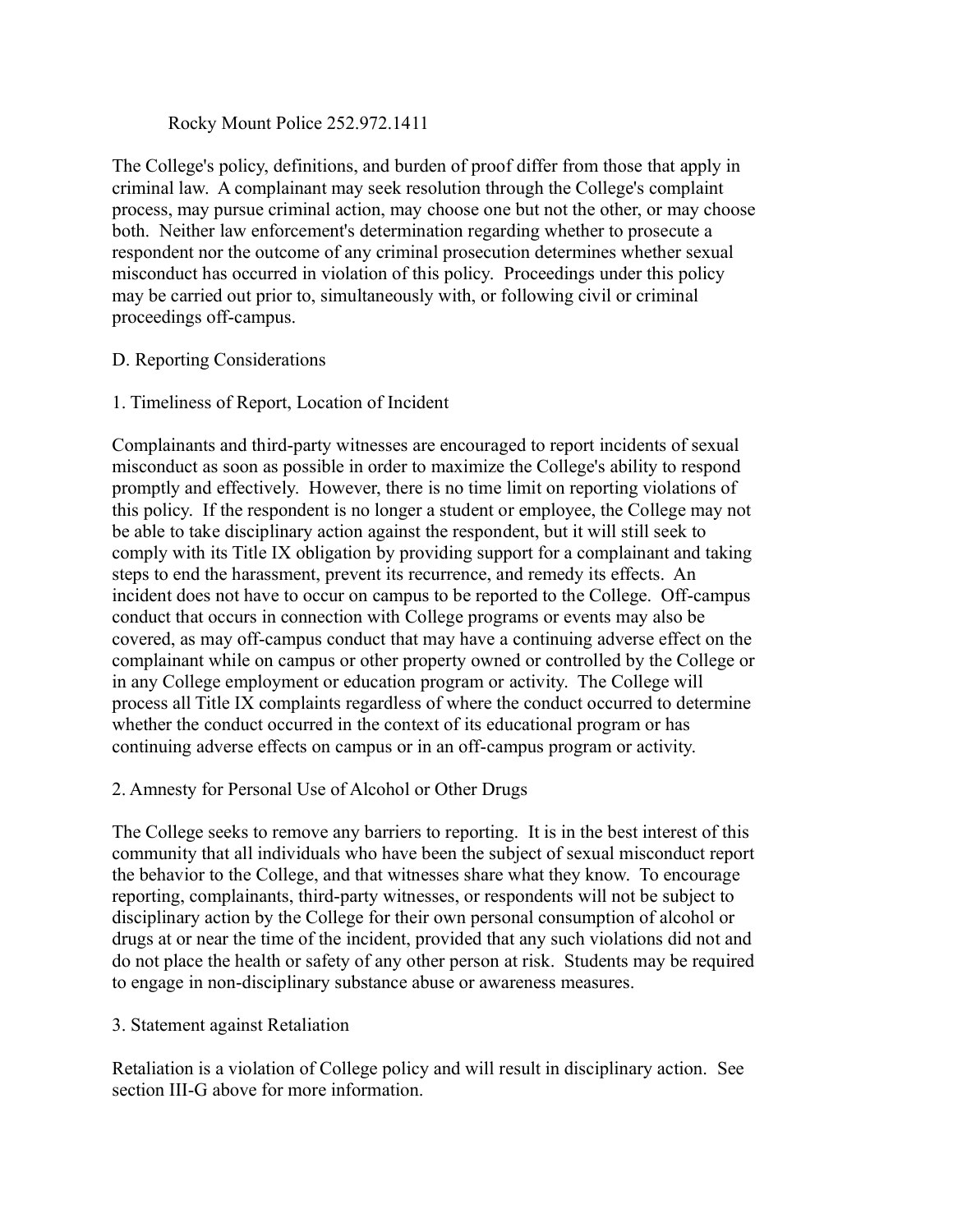# ] 4. False Reporting

The College takes the validity of information very seriously, as a charge of sexual misconduct may have severe consequences. A complainant who makes a report that is later found to have been intentionally false or made maliciously without regard for truth, or anyone proven to have acted in bad faith to intentionally give false information during the course of an investigation may be subject to disciplinary action. This provision does not apply to reports made in good faith, even if the facts alleged in the report are not substantiated by an investigation and/or hearing decision. An allegation of false reporting cannot be investigated or heard until the underlying allegations have been resolved.

# 5. Protection of Minors and Mandatory Reporting of Suspected Child Abuse

Any persons employed by the College who, in their professional or official capacity, have reason to suspect that a child is an abused or neglected child, are required to report the matter immediately to child protective services. The College also requires that the information be immediately shared with the Office of Public Safety so that the College can ensure timely compliance with this law and enhance the protection of children. The College will report all suspected child abuse and neglect, including sexual assault, to law enforcement. The College will act quickly regarding all suspected child abuse. For the purposes of this reporting obligation, a child is any individual under the age of 18, and the suspected abuse may involve physical, sexual, or other forms of abuse or neglect, regardless of the identity of the suspected perpetrator. The duty to report is triggered by reasonable suspicion or belief. There is no requirement that evidence of abuse be presented, nor is it the responsibility of any employee, student, or volunteer to investigate suspected child abuse on his/her own. The Department of Social Services and/or law enforcement authorities are best positioned to conduct any such investigation and make appropriate determinations. A report should be made as follows:

- If a child is in immediate danger, call the police (911).
- If there is no immediate danger, call Campus Security at (252.406.7928).

# E. Bystanders

A bystander is a person who (either directly or indirectly) has an opportunity to prevent or respond to a situation that they know to be damaging to another person or the community. The role of bystanders during acts of disruption, prejudice, or violence toward others and oneself (i.e., overconsumption of substances) may be either harmful or helpful, depending on the bystander's response. In cases of sexual violence where students are witnessing a peer consume harmful quantities of substances, abusive relationships, or cruel or bullying behavior toward others, failure to intervene in safe ways can be detrimental. Students are being asked to recognize that they always have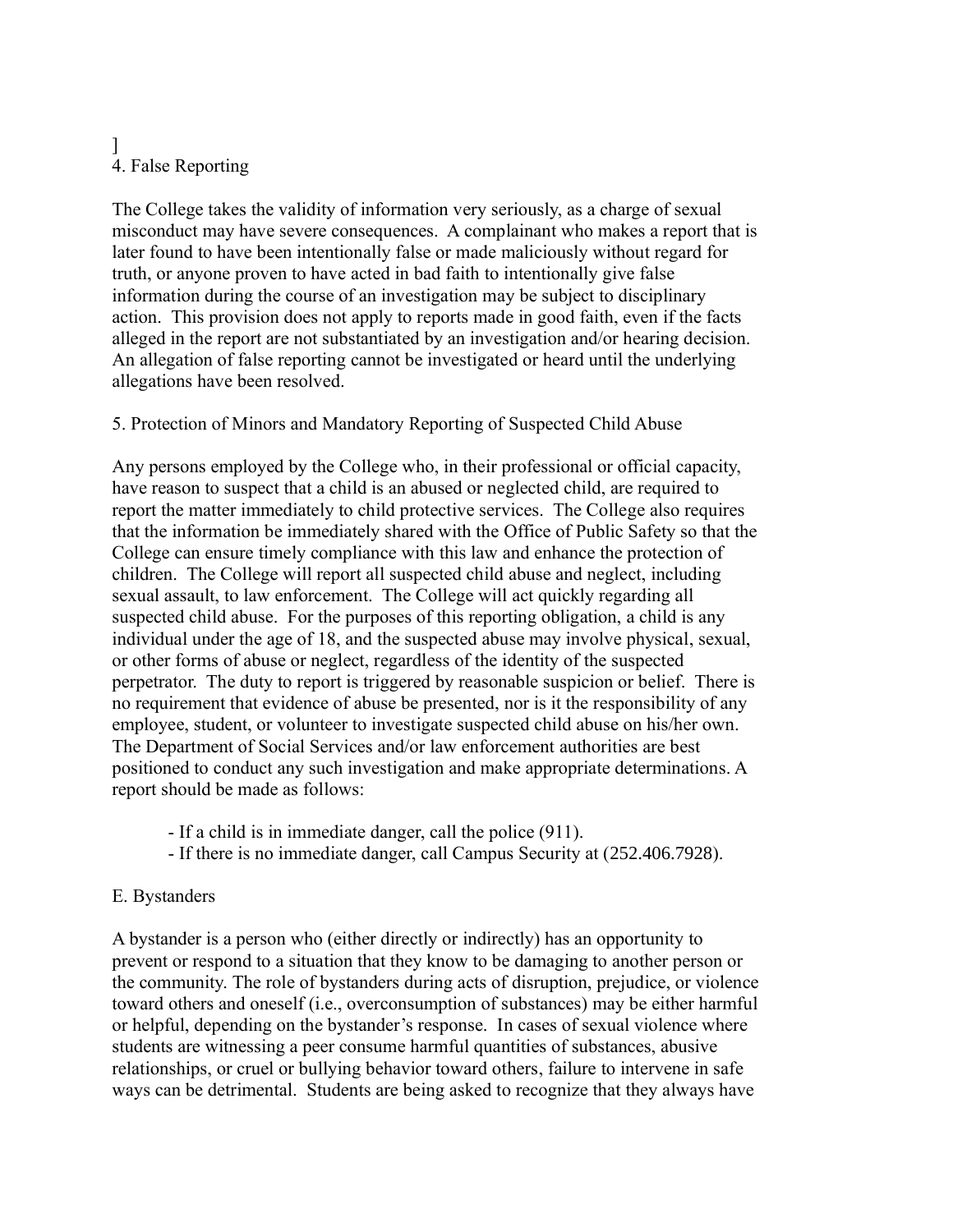a choice when they see situations that could potentially become violent or unsafe for those involved: to take a stand and call for help; report the behavior to someone in authority; take action to protect a potential victim; or they can stand by, remain passive, and take no action. The conversations that occur during the student conduct process will include an intention to raise awareness of the issues of the role of bystanders in the well-being and health of our community. For every incident that occurs on our campus, there are multiple levels of responsibility. This includes direct and indirect contributions to the situation. The College encourages all community members to take reasonable and prudent actions to prevent an act of sexual misconduct. Taking action to protect a potential victim may include direct intervention when safe to do so, enlisting the assistance of friends, contacting law enforcement, or seeking assistance from a person in authority. Community members who assist under these circumstances will be supported by the College and protected from retaliation.

## **VIII. Report Assessment, Interim Measures, and Supportive Measures**

#### Report Assessment

When receiving a report, the Title IX Coordinator ensures consistent application of this policy to all individuals to allow the College to respond promptly and equitably to eliminate the harassment, prevent its recurrence, and remedy its effects. Complainants and respondents can expect the following under these procedures:

- Prompt and equitable resolution of allegations of sexual misconduct;
- Privacy in accordance with the policy and any legal requirements;
- Reasonably available interim measures;

- Freedom from retaliation for making a good faith report of sexual misconduct or participating in any proceeding under this policy;

- The responsibility to refrain from retaliation directed against any person for making a good faith report of sexual misconduct or participating in any proceeding under this policy;

- The responsibility to provide truthful information in connection with any report, investigation, or resolution of sexual misconduct under the policy;

- The opportunity to articulate concerns or issues about proceedings under the policy;

- Notice of any meeting or proceeding that the party may attend;

- The opportunity to have an advisor;

- Written notice of an investigation, including notice of potential policy violations;

- The opportunity to offer information, present evidence, and identify witnesses during an investigation;

- The right to participate or decline to participate in the complaint resolution process, with the acknowledgement that not participating, either totally or in part, may not prevent the process from proceeding with the information available;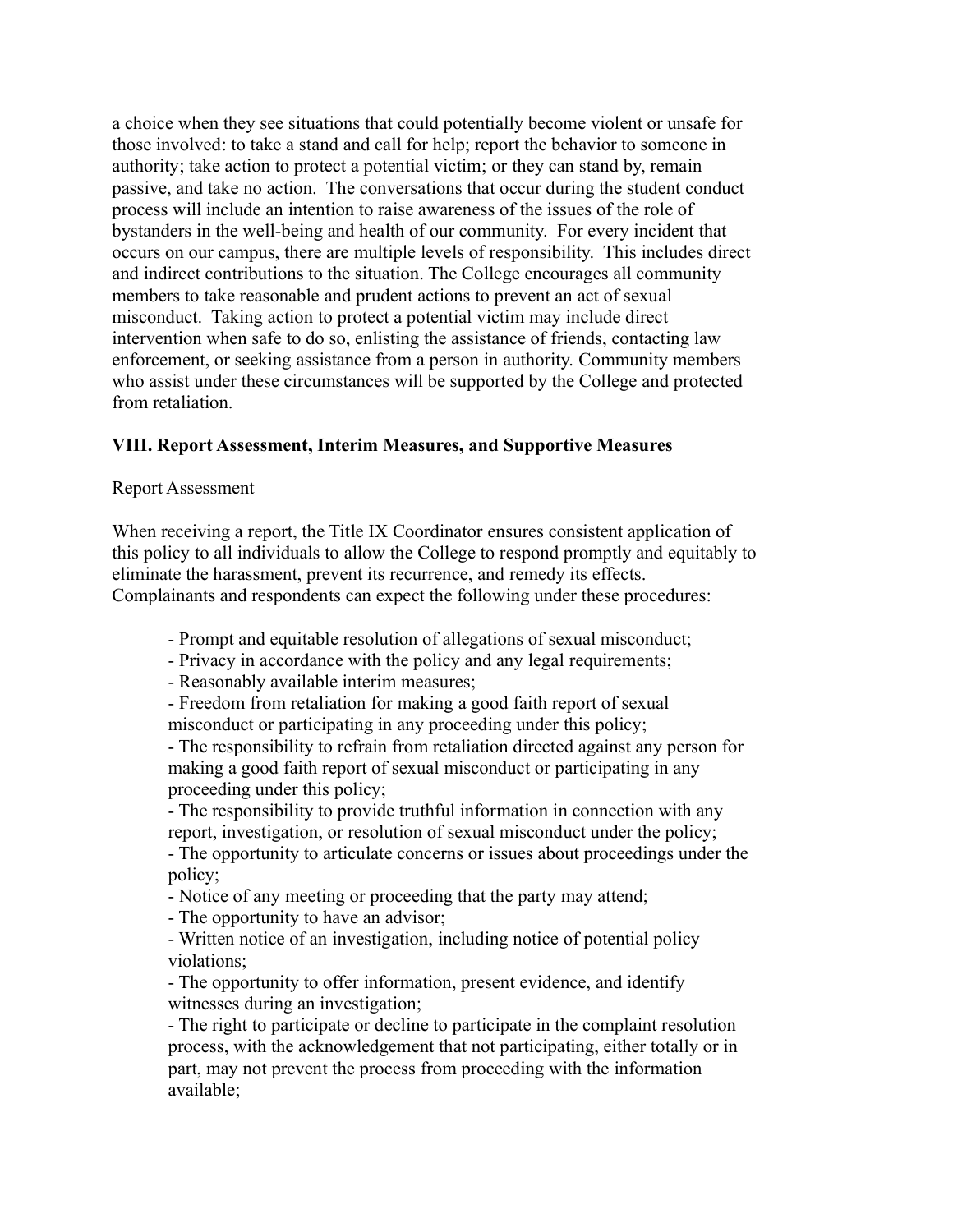- Equal access to information that will be used during resolution proceedings;
- Written notice of any extension of timeframes; and
- Written notice of the outcome of any disciplinary proceeding.

The initial assessment will include an evaluation of the safety of the individual and of the campus community. During the initial assessment, the College will ensure that the complainant receives a written explanation of available resources and options. At the conclusion of the initial assessment, if the complainant has expressed a desire to proceed with an investigation, the College will begin the process. If the complainant has requested not to proceed with an investigation, the Title IX Coordinator with others as necessary, will determine the appropriate resolution (see Sections IX and X).

#### Interim Measures

Upon receipt of a report of sexual misconduct, the College will impose reasonable and appropriate interim measures. Interim measures may be imposed regardless of whether formal disciplinary action is sought by the complainant or the College, and regardless of whether or not the complainant chooses to report to local law enforcement, in order to ensure the preservation of the complainant's educational, work or volunteer experience and the overall safety of the College environment. The imposition of an interim measure is NOT a determination of responsibility nor is it a sanction or disciplinary action. When implementing interim measures, the College will seek to minimize the burden on the party seeking the measures. For example, if the parties share the same residence hall, the College will not, as a matter of course, remove the party seeking the protective measure from the class or residence hall while allowing the other party to remain, without carefully considering all options and circumstances. The College will maintain as private any interim measures provided, to the extent that maintaining such privacy would not impair the ability of the College to provide those measures. All individuals are encouraged to report concerns about the failure of another individual to abide by the terms of any imposed interim measure. The College will take immediate action to enforce a previously implemented measure. The College can impose disciplinary sanctions for failing to abide by a College-imposed measure. For employees or volunteers, the Director of Human Resources, the Provost's office, or a department head will handle alleged violations of interim measures. For students, the Dean of Students has the discretion to address alleged violations of interim measures by taking administrative actions, disciplinary or otherwise, or referring the matter for a formal conduct charge. In all cases the Title IX Coordinator oversees this process.

The College, at its discretion, will implement interim measures. Interim measures are intended to be protective and/or remedial for one or both parties, may be temporary or permanent, and may be modified by the College as circumstances change. Potential measures, which may be applied to the complainant and/or the respondent to the extent reasonably available and warranted by the circumstances, include but are not limited to: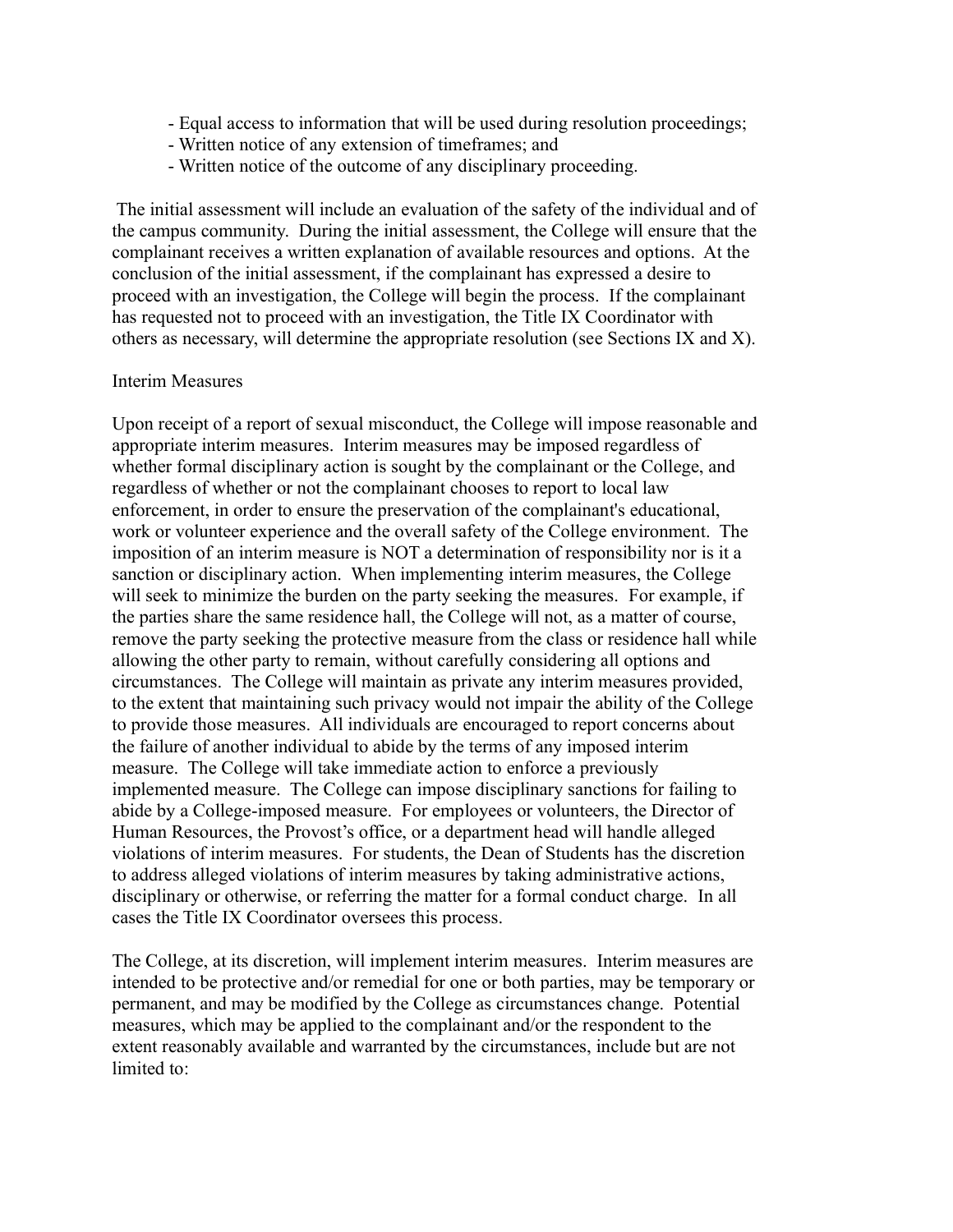- Access to counseling services and assistance in setting up initial appointment;

- No-contact orders;
- Rescheduling of exams and assignments;
- Providing alternative course-completion options;

- Change in class schedule, including the ability to transfer course sections or withdraw from a course without penalty;

- Change in work schedule or job assignment;
- Change in student's College housing assignment;
- Assistance from College staff in completing housing relocation;
- Limit of an individual's or organization's access to certain College facilities

or activities pending resolution of the matter;

- Voluntary leave of absence;
- Arranging a meeting with law enforcement;
- Providing medical services to the extent possible;
- Any other remedy that can be tailored to the involved individuals to achieve the goals of this policy.

#### 3. College-Imposed Interim Administrative Leave of Absence

If the Title IX Coordinator, after consultation with the Director of Campus Safety, and/or others, as advisable, decides at any point that the health and safety of a student or of the community is at stake, an interim administrative leave of absence may be imposed on any student. In addition, interim administrative leaves of absence may be used to preserve College property; pursue an investigation and/or disciplinary proceeding; and prevent disruption of, or interference with, the normal operations of the College. Interim administrative leaves of absence will be used for short periods of time pending resolution of a report. The use of an interim administrative leave does not require, and has no bearing on, a determination of responsibility. An interim administrative leave of absence is NOT a determination of responsibility nor is it a sanction or disciplinary action. During an interim administrative leave of absence, a student may be denied access to College housing and/or the College's campus or programs. As determined appropriate by the Title IX Coordinator (or designee), this restriction includes classes and/or all other College activities or privileges for which the student might otherwise be eligible. At the discretion of the Title IX Coordinator, and with the approval of, and in collaboration with, the Provost, alternative coursework options may be pursued to ensure as minimal an impact as possible on the respondent. Similarly, if at any point in a complaint process, an employee who is suspected of violating this policy represents a danger to individuals or disruption to campus operations, the employee may be placed on administrative leave pending the outcome of the complaint and appeals. Such leave will be structured at the College's discretion.

#### Complainant Autonomy/Request to Not Proceed

In the event that a complainant does not wish to proceed with an investigation or a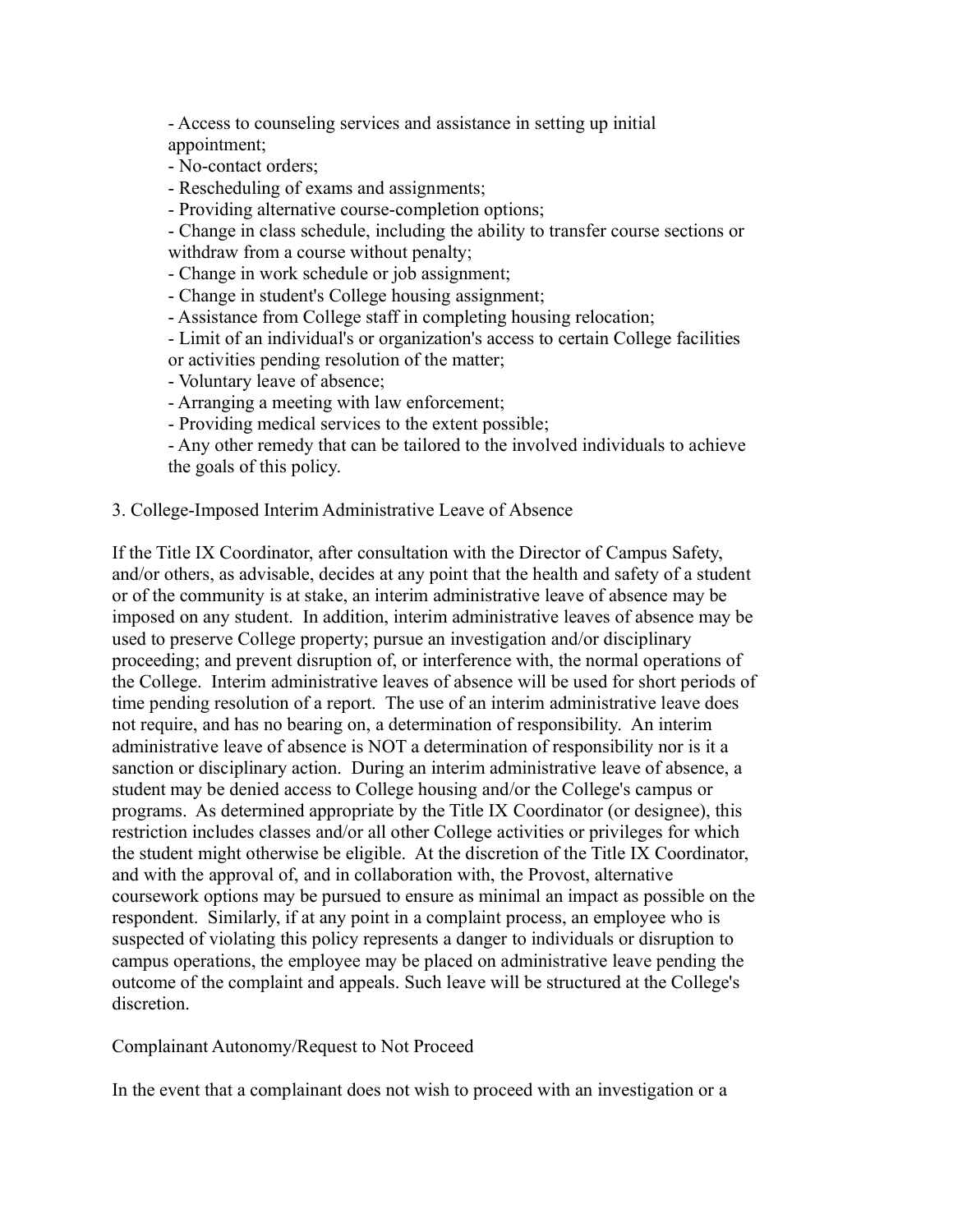complaint, the Title IX Coordinator will respect the complainant's wish unless the Title IX Coordinator determines that signing a formal complaint to initiate an investigation over the wishes of the complainant is not clearly unreasonable in light of the known circumstances. If the allegations in a formal complaint do not meet the definition of sexual harassment, or did not occur in the school's educations program or activity against a person in the United States, the college must dismiss such allegations for purposes of Title IX but may still address the allegations in any manner the college deems appropriate under the school's own code of conduct. The Title IX Coordinator will assess any barriers to proceeding and will reassure the complainant that Title IX prohibits retaliation and that the College will take strong responsive action to protect the complainant.

In determining whether the College can comply with a complainant's request not to proceed, the Title IX Coordinator will consider a range of factors relative to the safety and welfare of the College community, including but not limited to:

- The severity and impact of the conduct;

- Whether the complainant is a minor under the age of 18;

- Whether prior reports of sexual misconduct have been made against the respondent;

- Whether the respondent threatened further violence or other violence against the complainant or others;

- Whether the college possesses other means to obtain relevant evidence of the alleged sexual misconduct (security cameras, video recordings, photographs or other evidence); and,

- The extent of prior remedial methods taken with the respondent.

After evaluating the appropriate factors, if the complainant's request not to proceed is allowed, the College will take all reasonable steps to respond to the complaint consistent with the request, but its ability to do so may be limited based on the nature of the request by the complainant. Where the College is unable to take action consistent with the request of the complainant, the Title IX Coordinator will notify the complainant of the College's chosen course of action. To the extent possible, the College will avoid taking action that would reveal the identity of the complainant. A complainant who initially requests that the College not proceed with an investigation or disciplinary action may later request that an investigation be conducted. Additionally, the Title IX Coordinator, after granting a request not to proceed, may proceed with an investigation or disciplinary action if any new or additional information becomes available.

# Multi-Party Complaints

At the discretion of the Title IX Coordinator, the College may consolidate formal complaints alleging sexual misconduct by more than one respondent, or by more than one complainant against one or more respondents, when the formal complaints alleging sexual misconduct arise from the same set of facts or circumstances.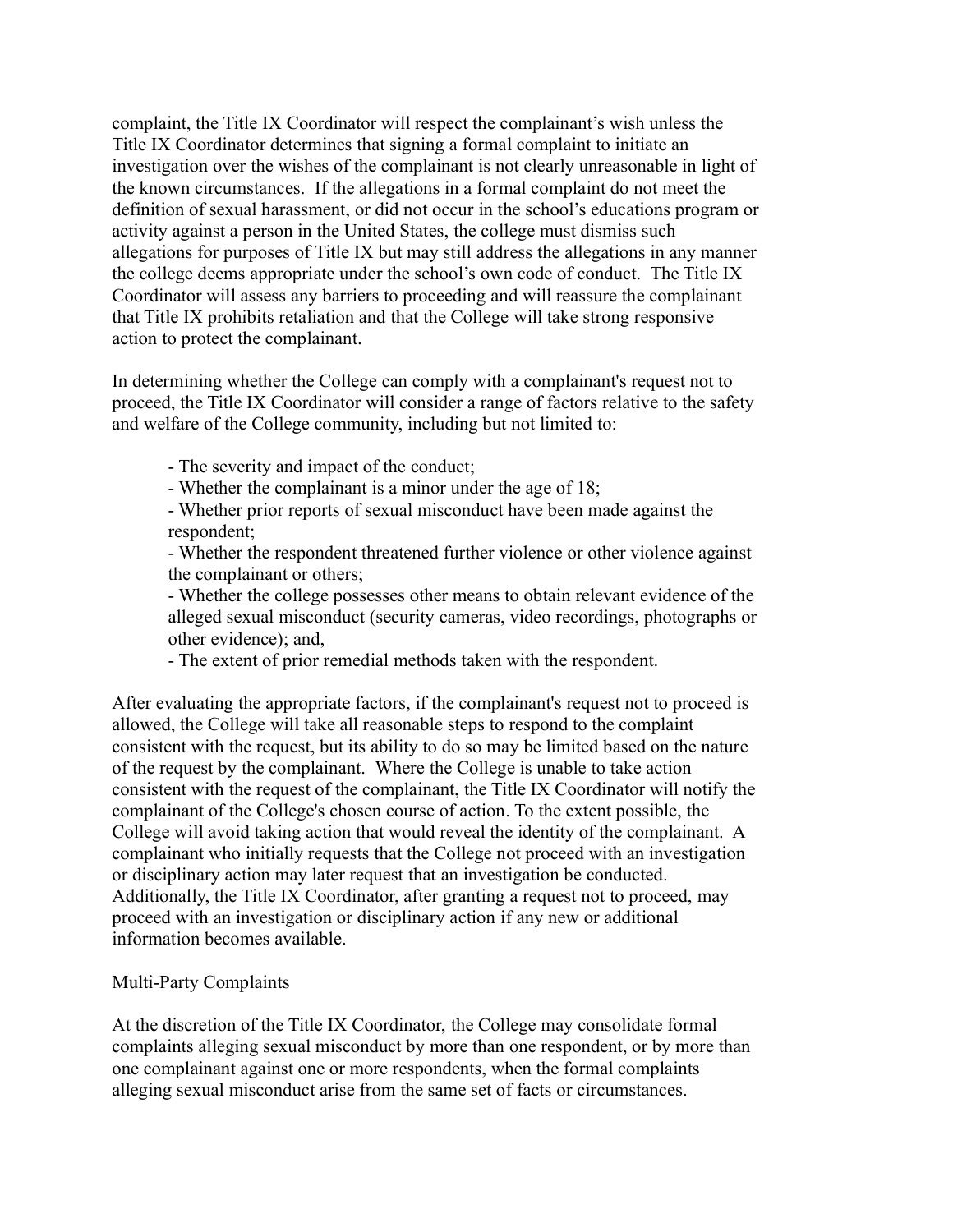## Mandatory Dismissal

Formal complaints that do not meet the definition of sexual harassment in the Final Rule or which allege sexual misconduct that did not occur in the College's education program or activity against a person in the United States must be dismissed.

### Discretionary Dismissal

At the discretion of the Title IX Coordinator, a formal complaint or any specific allegations within a formal complaint may be dismissed during the investigation or hearing if:

- A complainant notifies the Title IX Coordinator in writing that they wish to withdraw the formal complaint or any allegation(s) raised within the formal complaint.
- The respondent is no longer enrolled or employed by the College.
- Specific circumstances prevent the College from collecting sufficient evidence to make a determination regarding the formal complaint or any allegation(s) raised within the complaint.

## Notice of Dismissal

If a formal complaint or allegation(s) within a formal complaint are dismissed for reasons stated above, the Title IX Coordinator will send written notice of the dismissal to both the complainant and the respondent. The notice will include the reason for the dismissal.

### Notice of Removal to Other Campus Policies

When a formal complaint or allegation(s) within a formal complaint are dismissed for reasons stated above, the College retains discretion to remove the complaint to the jurisdiction of other campus policies (Code of Student Conduct, Employee Handbook, etc.) to determine if a violation of that policy has occurred. If using another campus policy to determine if a policy violation has occurred, written notice will be sent to both the complainant and respondent.

### Communication

All communications regarding any aspect of a Title IX report or formal complaint will be sent using the party's campus email address (students and employees) or personal/business email address and/or U.S. Postal Service (third-party). Students and employees are encouraged to check their campus email daily.

# **IX. Resolution Procedures**

A. Procedural Overview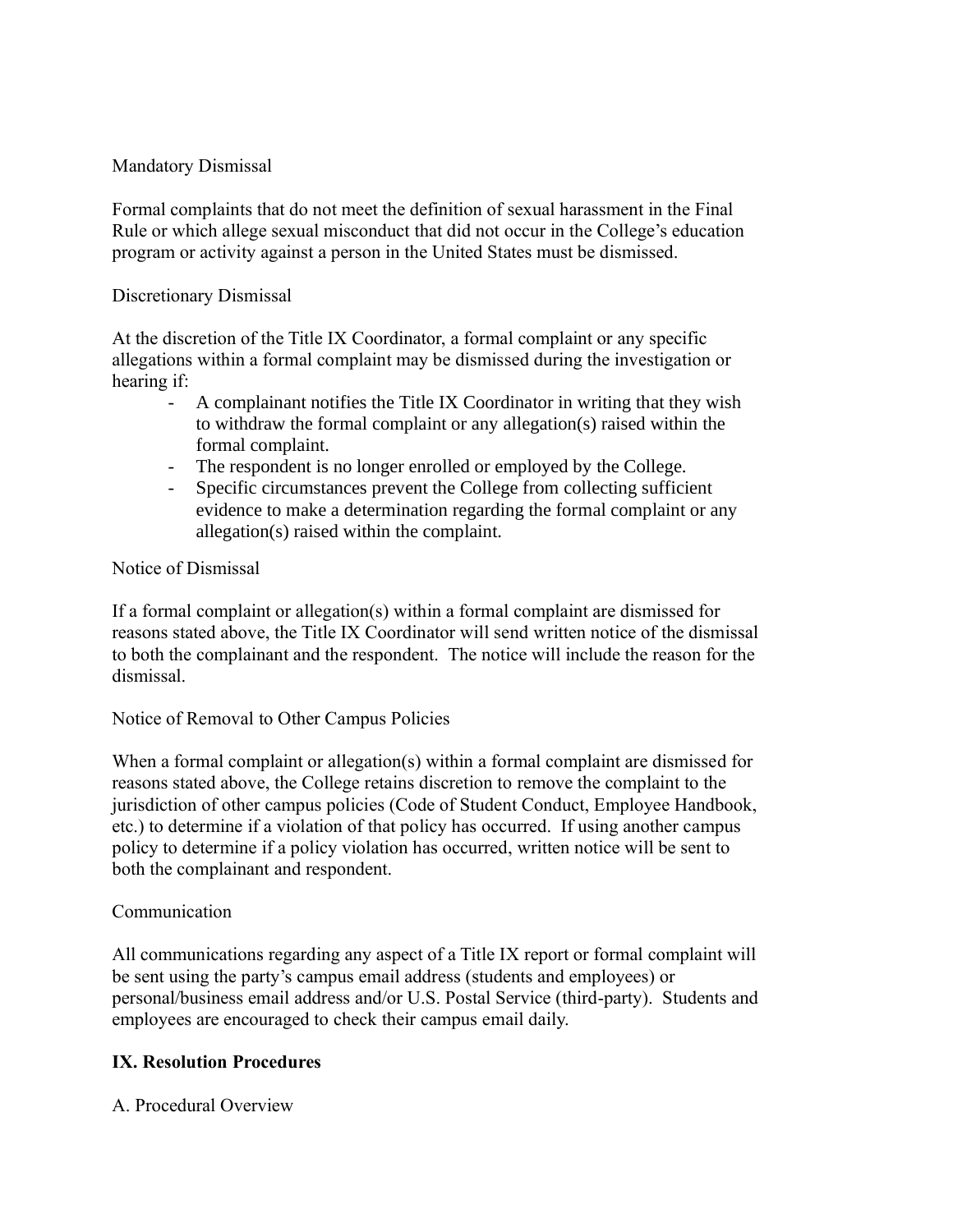The procedures below will be used to resolve all formal complaints. In cases where the respondent is both a student and an employee:

- The student resolution procedures will apply if the respondent is a fulltime student but not a full-time employee.
- The employee resolution procedures will apply if the respondent is a full-time employee but not a full-time student.

Following the Title IX Assessment (section VIII), the College may seek a remediesbased resolution which does not involve disciplinary action against the respondent or (2) initiate an investigation to determine if a charge should be issued. The intent of the investigation is to gather all evidence and relevant facts to determine if there is sufficient reason to support a charge against the respondent.

## B. Informal Resolution

Informal resolution (remedies-based resolution) is a non-disciplinary approach designed to address the alleged misconduct and eliminate a reported hostile environment without initiating potential disciplinary action against a respondent. Where the Title IX assessment concludes that remedies-based resolution is appropriate, the College will take immediate and corrective action through the imposition of individual and community remedies designed to maintain the complainant's access to the educational, extracurricular, employment or volunteer activities at the College. At no time will the College require, as a condition of continuing enrollment or employment, or any other right, either party to waive the right to an investigation and formal resolution of sexual harassment complaints. Examples of protective, non-disciplinary remedies include mediation, supported direct or indirect confrontation, targeted or broad-based educational programming or training, or other actions as deemed appropriate by the Title IX Coordinator. Depending on the form of remedies-based resolution used, it may be possible to maintain anonymity. The College will offer mediation for appropriate cases, but it will not compel a complainant to engage in mediation. Mediation, even if voluntary, will not be used in cases involving sexual assault or violence. Participation in remedies-based resolution is voluntary, and either party can request to end remediesbased resolution at any time and proceed with an investigation and potential disciplinary action. Likewise, a complainant may request remedies-based resolution at any time prior to a hearing, provided that the College determines that the complainant's request is consistent with the College's obligations under Title IX to ensure the safety and welfare of the college. In cases where informal resolution is used, both parties must give written consent and may withdraw consent in writing at any time prior to the resolution. The Title IX Coordinator will maintain records of all reports and conduct resolved by remedies-based resolution.

### C. Formal Complaints

# **Investigations:**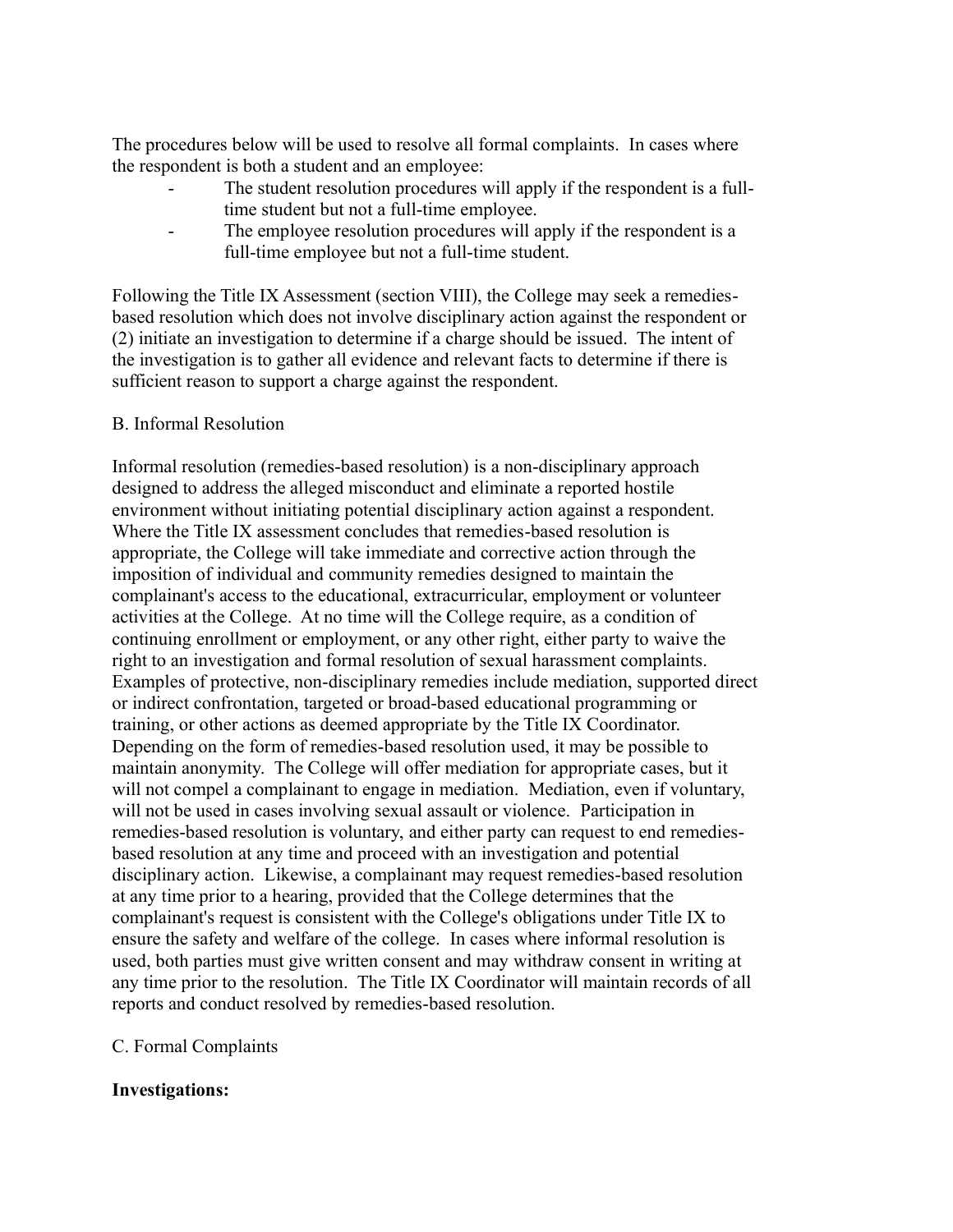The College is obligated to investigate allegations in any formal complaint and send written notice to both complainant and respondent of the allegations upon receipt of a formal complaint.

During an investigation and disciplinary proceeding, both the complainant and the respondent may have an Advisor at his/her expense (see *Advisors* below this section). The Advisor may be present at any meeting or proceeding related to the investigative or disciplinary process in which the individual to whom the Advisor is assigned is present. The Advisor may observe but may not speak on behalf of the individual to whom the Advisor is assigned during any interview or hearing. The investigator will conduct the investigation in a manner appropriate in light of the circumstances of the case. He or she will coordinate the gathering of information from the complainant, the respondent, and any other individuals who may have information relevant to the determination. The investigator will also gather any available physical evidence, including documents, communications between the parties, and other electronic records as appropriate. The complainant and respondent will have an equal opportunity to be heard, to submit information, and to identify witnesses who may have relevant information. Witnesses must have observed the acts in question or have information relevant to the incident; character witnesses who do not have information relevant to the case will not be considered. The investigation is designed to provide a fair and reliable gathering of the facts. It will be thorough, impartial, and fair, and all individuals will be treated with respect. The investigation is a neutral fact-gathering process. The respondent is presumed to be not responsible; this presumption may be overcome only where the Hearing Officers conclude that there is sufficient evidence, by clear and convincing evidence, to support a finding that the respondent violated the policy. The College will seek to complete the investigation within thirty (30) calendar days from the start of the investigation, but this time frame may be extended depending on the circumstances of the case. At the request of law enforcement, the College may agree to defer its Title IX fact gathering until after the initial stages of a criminal investigation. The College will communicate with the complainant and the respondent regarding Title IX rights, responsibilities, procedural options, and the implementation of necessary interim measures to assure the safety and well-being of all affected individuals. If applicable, the College will promptly resume its Title IX fact gathering as soon as law enforcement permits it to do so. Information the College gathers during the review or investigation will be used to evaluate the responsibility of the respondent, to provide for the safety of the complainant and the College community, and to take appropriate measures to end any misconduct, prevent its recurrence, and address its effects. The Title IX Coordinator will retain copies of all reports generated as a result of investigations. The College will keep these records private to the extent permitted by law. Although all witnesses, the complainant, and the respondent are expected to participate in the investigative process, neither party is required to participate in the investigation under these procedures. If a party chooses not to participate in an investigation, the investigation and potential disciplinary proceedings may still proceed. In order to protect the integrity of the investigation, none of the parties involved in the investigation should discuss with any witness or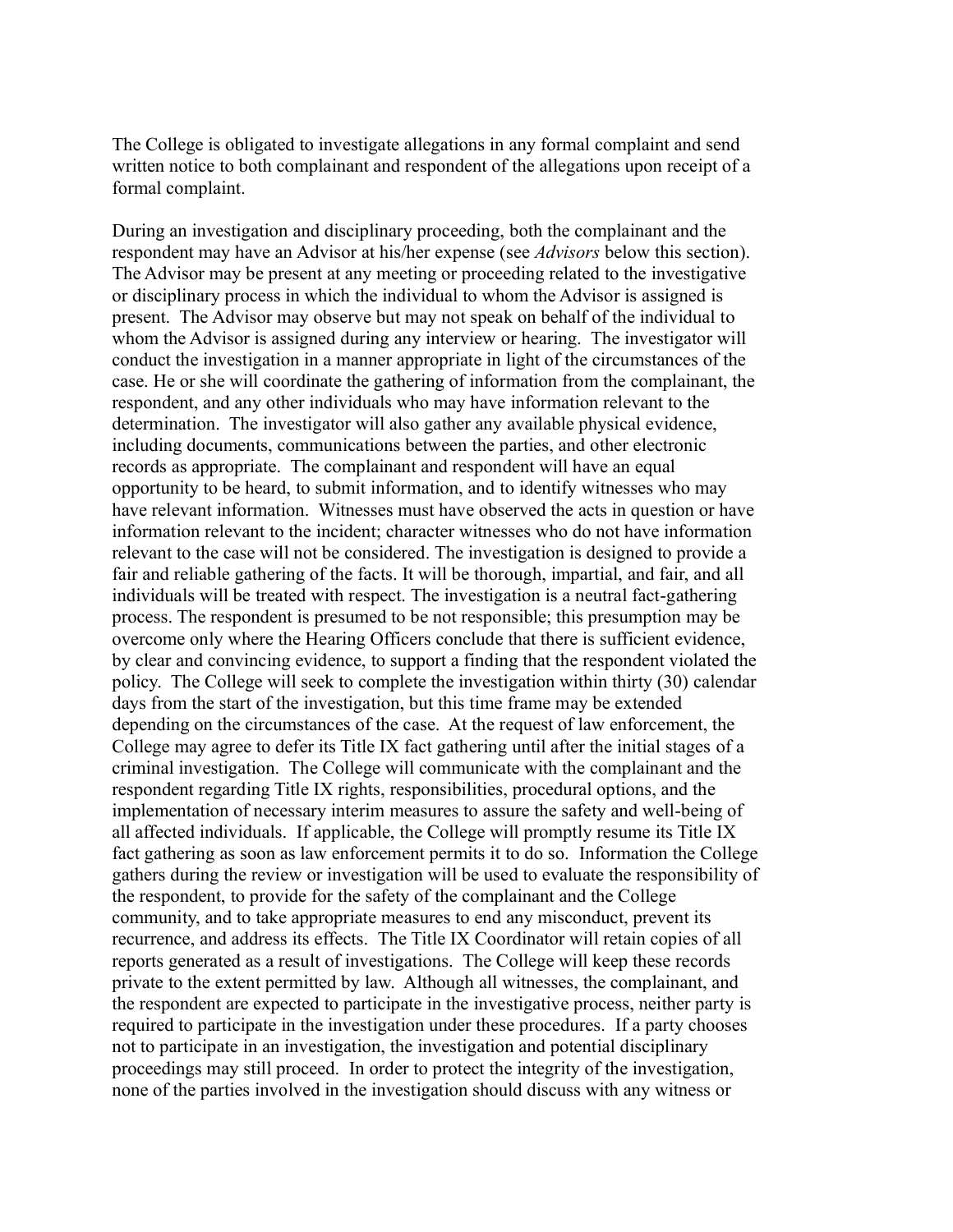potential witness what was shared with investigator while proceedings are pending.

During the Investigation:

- The burden of gathering evidence and burden of proof must remain on the college, not on the parties.

- The college will provide equal opportunity for the parties to present fact and expert witnesses and other inculpatory and exculpatory evidence.

- The college will not restrict the ability of the parties to discuss the allegations or gather evidence.

- Both parties will have the same opportunity to select an advisor of the party's choice who may be, but need not be, an attorney.

- The college will send written notice of any investigative interviews, meetings, or hearings.

- The college will send the parties, and their advisors, evidence directly related to the allegations in electronic format or hard copy, with at least 10 days for the parties to respond.

- The college will send the parties, and their advisors, an investigative report that fairly summarizes relevant evidence, in electronic format or hard copy, with at least 10 days for the parties to respond.

- The college will dismiss allegations of conduct that do not meet the definition of sexual harassment or did not occur in one of the college's education programs or activity against a person in the United States. Such dismissal is only for Title IX purposes and does not preclude the college from addressing the conduct in any manner the college deems appropriate.

- The college may, in its discretion, dismiss a formal complaint or allegations therein if the complainant informs the Title IX Coordinator in writing that the complainant desires to withdraw the formal complaint or allegations therein, if the respondent is no longer enrolled or employed by the school, or if specific circumstances prevent the college from gathering sufficient evidence to reach a determination.

- The college will send the parties written notice of a dismissal (mandatory or discretionary) and the reasons for the dismissal.

- The college may, in its discretion, consolidate formal complaints where the allegations arise out of the same facts.

- The medical, psychological, and similar treatment records of either party may not be accessed or used unless the College obtains the party's voluntary, written consent to use such records.

At the conclusion of the investigation, the investigator will prepare a written report that summarizes the information gathered and synthesizes the areas of agreement and disagreement between the parties and any supporting information. Before the investigative report is finalized, the complainant and respondent will have the opportunity to review it. The complainant and respondent may submit any additional comments, request changes, or request further investigation from the investigator. After giving the parties the opportunity to comment on the report orally or in writing,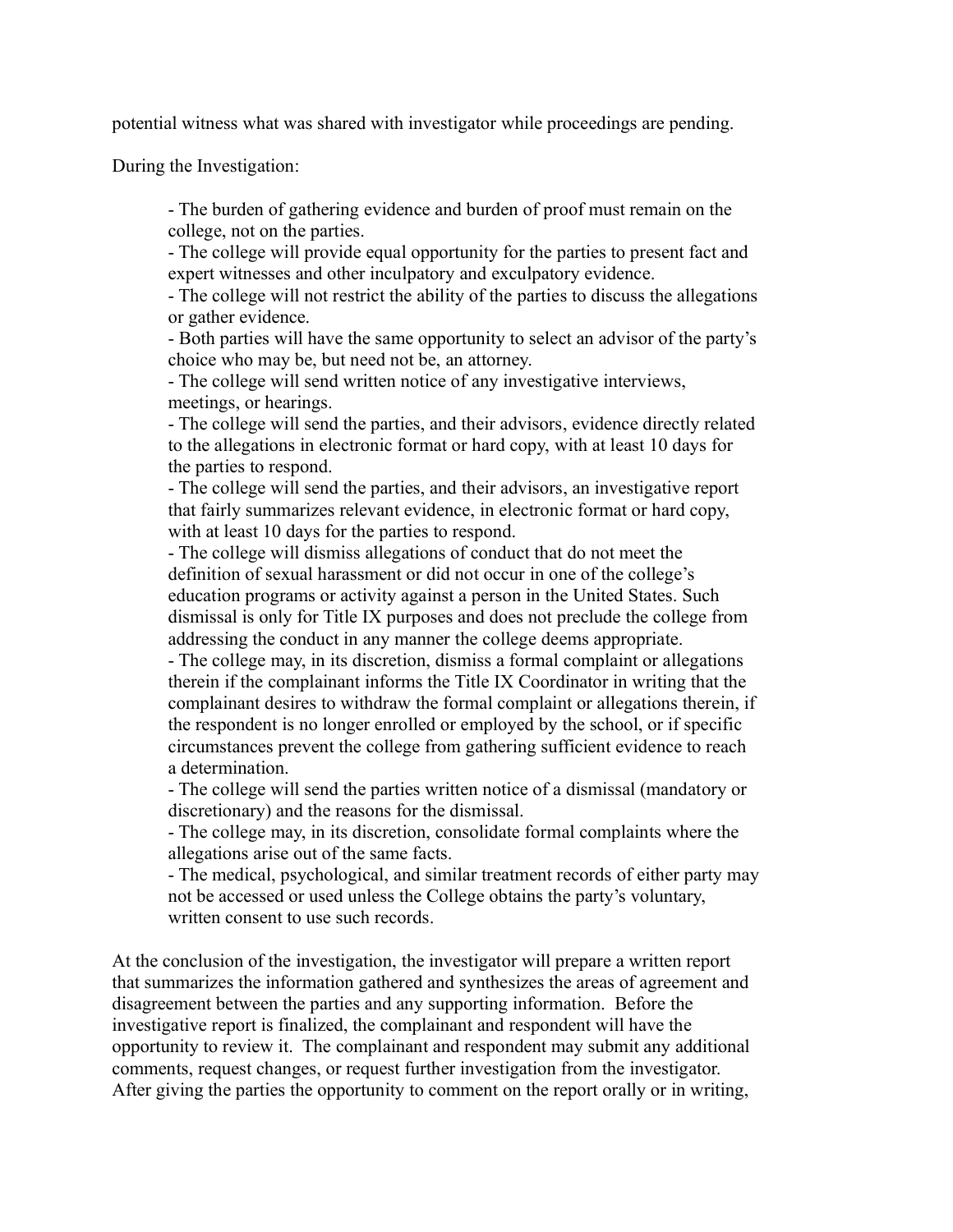the investigator will make changes to the report based on those comments at his or her discretion. He or she will then submit the report to the designated Title IX coordinator for dissemination to the Hearing Officers. All copies of the investigation report (the original, copies bearing feedback from the parties, and the investigator's final report should be identified and maintained in the case file.

#### Advisors

If an investigation of prohibited conduct is initiated, the complainant and respondent will be invited to bring an advisor to their interview and/or to the hearing as a source of support. Advisors may accompany the complainant and respondent at interviews or hearings. Parties may request a brief recess to consult with their advisors, which will be granted at the discretion of the investigators, Hearing Officers, or Review Board, as applicable. The Advisor's primary roles at the hearing are to 1) provide support for the complainant or respondent, and 2) provide cross-examination to the other party on behalf of their advisee. Advisors may not directly question the Investigator, Hearing Officers, or Review Board. Any Advisor who does not follow the College's policies, procedures, or practices relating to the advisor's role in the resolution process will receive an initial warning. If the advisor continues to disregard the College's policies, procedures, and/or practices or disrupts or otherwise fails to respect the limits of the role, such advisor will be required to leave the meeting, hearing, or other proceeding at the discretion of the investigator, Hearing Officers, or Review Board, as applicable. When an advisor is removed from a meeting, hearing, or other proceeding, the proceeding will continue without the advisor's presence. Parties may choose to share their copy of the investigation report with their advisor. Neither a party nor an advisor may duplicate the investigation report. All advisors are expected to maintain the privacy of any records shared with them. These records may not be shared with third parties, disclosed publicly, or used for purposes not explicitly authorized by the College or by the applicable law. The College may restrict the role of any advisor who does not respect the sensitive nature of the process or who fails to abide by the College's privacy expectations. The College expects all advisors to adjust their schedules to allow them to attend College meetings when scheduled. The College does not typically change scheduled meetings to accommodate an advisor's inability to attend. The College will, however, make provisions to allow an advisor who cannot attend in person to attend a meeting by telephone, video and/or virtual meeting technologies as may be convenient and available. The College will not recognize or enforce agreements between an advisor and the complainant/respondent that are reached outside of these procedures.

#### D. Hearings

#### 1. Hearing Officers

North Carolina Wesleyan College uses two Hearing Officers who together determine responsibility and, if warranted, administer sanctions and/or discipline against a respondent. Each hearing officer is appointed by the Title IX Coordinator and is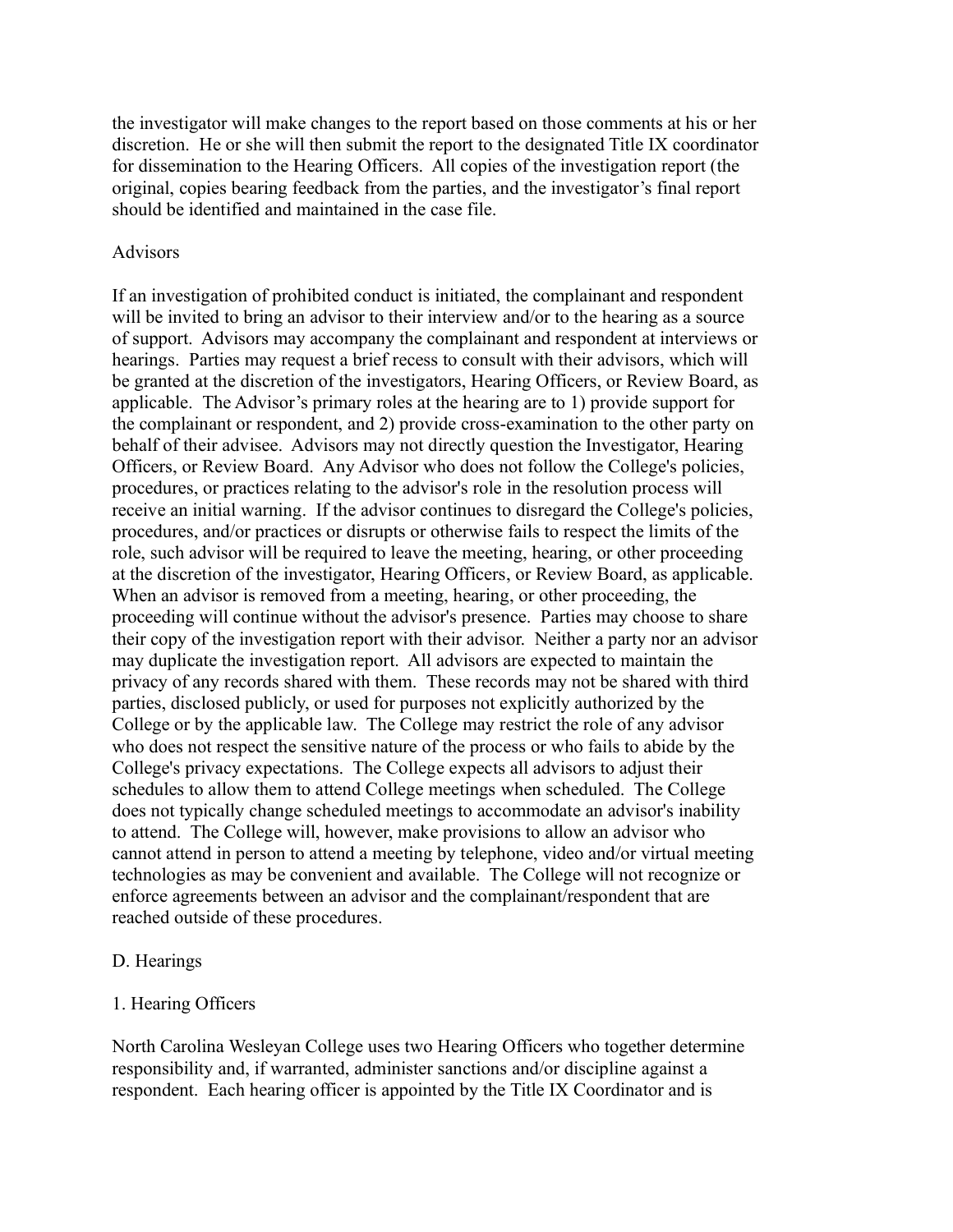specially trained to adjudicate cases of sexual misconduct. The Hearing Officers are selected from a pool of individuals trained to serve. Hearing Officers must be impartial and free of any conflict of interest. A pre-hearing conference is held prior to formally beginning. The Hearing Officers shall determine the order of the proceedings, the relevancy of witnesses and evidence, and the nature of questioning. The Hearing Officers shall exercise reasonable discretion in adjudicating all matters not expressly covered under this Policy and shall have the authority to make the final determination as to all procedural questions or issues that may arise. The Hearing Officers will determine whether to formally charge the respondent and will notify the parties. A charge will be issued if the complainant's factual allegations are plausible and could constitute a violation of this policy. Absent extenuating circumstances, the decision whether to formally charge the respondent will be made within two (2) calendar days after the Hearing Officers receive the investigation report. The Title IX Coordinator reserves the right to overturn the Hearing Officers' decision with respect to whether to issue a charge. The formal charge(s) will state the subject matter of the complaint, the name of the complainant, and the approximate date and/or timeframe for the alleged conduct. The Hearing Officers may deliver notice of the charge by one or more of the following methods:

- In-person or via a designated College administrator;
- Mailed to the local or permanent address of the individual as indicated in official College records; or
- Emailed to the individual's College-issued email account.

#### 2. Pre-hearing Conference

Once a formal charge has been issued, the respondent will answer the charge as "Responsible", "No Contest", or "Not Responsible". If the respondent answers "Responsible" or "No Contest", the Hearing Officers will review the charge to determine an appropriate sanction. The respondent must answer the charge before or during the Pre-Hearing Conference with the Hearing Officers, which is held, absent extraordinary circumstances, within seven (7) calendar days after the issuance of the formal charge document. Upon the issuance of a formal change, the investigation report and related appendices will be made available to the parties for their review. The Hearing Officers will determine whether there is sufficient justification for asking a witness to attend in person or whether the witness statement adequately summarizes the information. Absent extenuating circumstances, the Pre-Hearing Conferences will be held within seven (7) calendar days of issuance of the charge document. If additional investigation is required, the Hearing Officers will set a timeframe in which it is to be completed and reviewed by both parties prior to the hearing.

#### 3. Hearing Procedures

A hearing will be held in a timely manner; assuming no extraordinary circumstances, within fourteen (14) calendar days of issuance of the formal charge. The Hearing Officers will review the investigation report prior to the hearing. All hearings will be live. Each party's advisor will be allowed to ask the other party and any witnesses all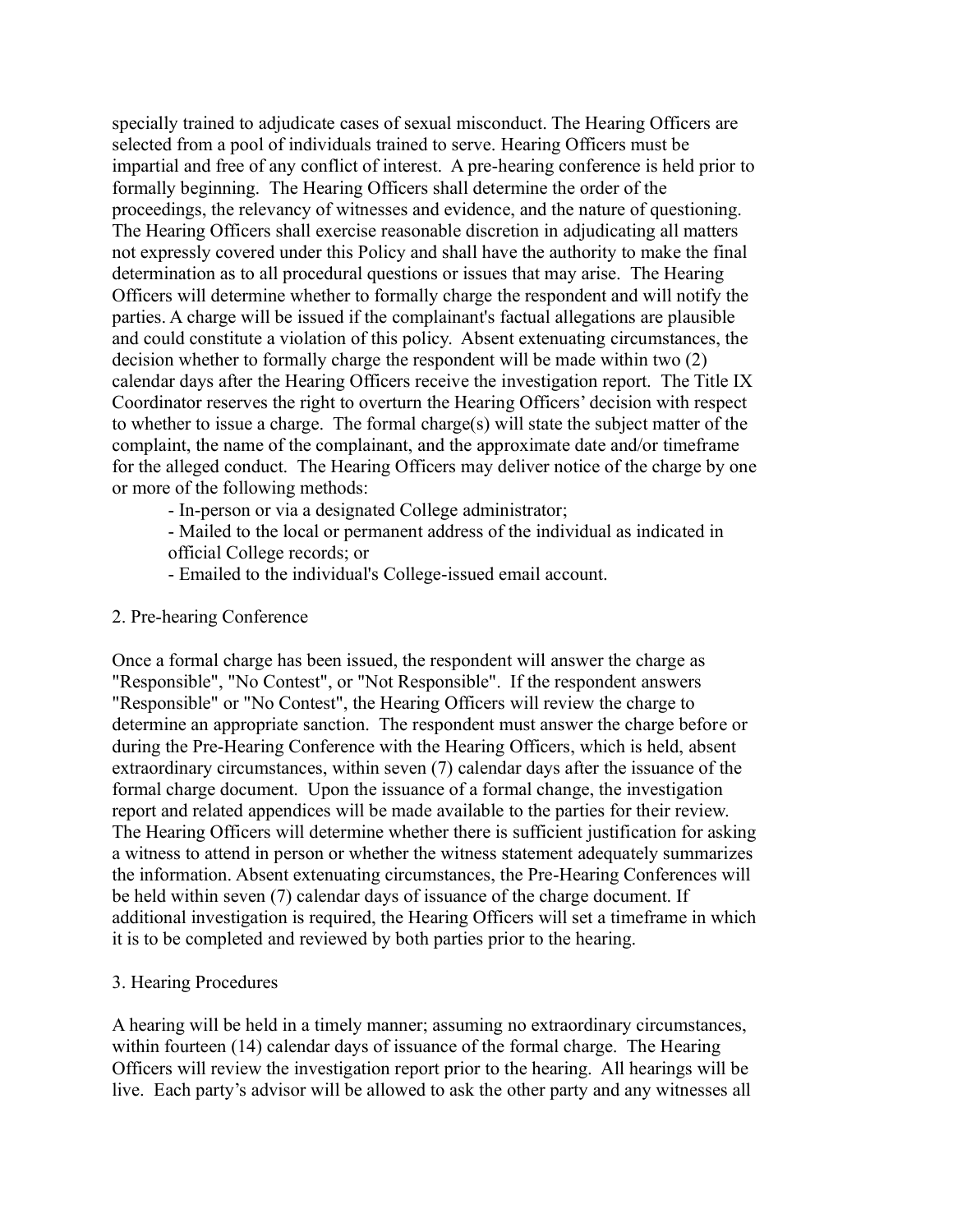relevant questions and follow-up questions, including questions challenging credibility. Such cross-examination at the live hearing must be conducted directly, orally, and in real time by the party's advisor of choice and never by a party personally. Live hearings may be conducted with all parties physically present in the same geographic location or, at the school's discretion, any or all parties, witnesses, and other participants may appear at the live hearing virtually. At the request of either party, the college must provide for the entire live hearing (including crossexamination) to occur with the parties located in separate rooms with technology enabling the parties to see and hear each other. Only relevant cross-examination and other questions may be asked of a party or witness. Before a complainant, respondent, or witness answers a cross-examination or other question, the decisionmaker must first determine whether the questions is relevant and explain to the party's advisor asking cross-examination questions any decision to exclude a question as not relevant. If a party does not have an advisor present at the live hearing, the school must provide, without fee or charge to that party, an advisor of the school's choice who may be, but is not required to be, an attorney to conduct cross-examination on behalf of that party. If a party or witness does not submit to cross-examination at the live hearing, the decision-maker(s) must not rely on any statement of that party or witness in reaching a determination regarding responsibility; provided, however, that the decision-maker(s) cannot draw an inference about the determination regarding responsibility based solely on a party's or witness's absence from the live hearing or refusal to answer cross-examination or other questions. With or without a hearing, after the school has sent the investigative report to the parties and before reaching a determination regarding responsibility, the decision-maker(s) must afford each party the opportunity to submit written, relevant questions that a party wants asked of any party or witness, provide each party with the answers, and allow for additional, limited follow-up questions from each party. All hearings are closed to the public. Although both the complainant and respondent may be asked to be present at various times during the hearing, if either party would prefer not to be physically present during the hearing, the party can participate through electronic means or a privacy screen may be erected. Neither party is required to participate in the hearing in order for the hearing to proceed. If either party is not in attendance, the hearing may still proceed, findings may still be made, and sanctions may still be imposed. During the hearing, the Hearing Officers may question the complainant, the respondent, any witnesses called, and/or the investigator, and examine related information and evidence. The hearing officers shall restrict their questions to matters relevant to the specific case. The parties cannot verbally pose questions to each other or to witnesses. However, in advance of the hearing, the parties may submit written questions to the hearing officers to ask on their behalf. The hearing officers will screen the questions and have discretion to determine whether to ask them. The Hearing Officers will not ask questions in violation of College policy and prior evidentiary decisions, or questions that are irrelevant or repetitive. Additionally, the adjudicators have discretion to change the wording of the question. The parties cannot call witnesses or present information at the hearing that could reasonably have been provided during the investigation. If information produced during the hearing discloses additional tangible evidence or witnesses with relevant information that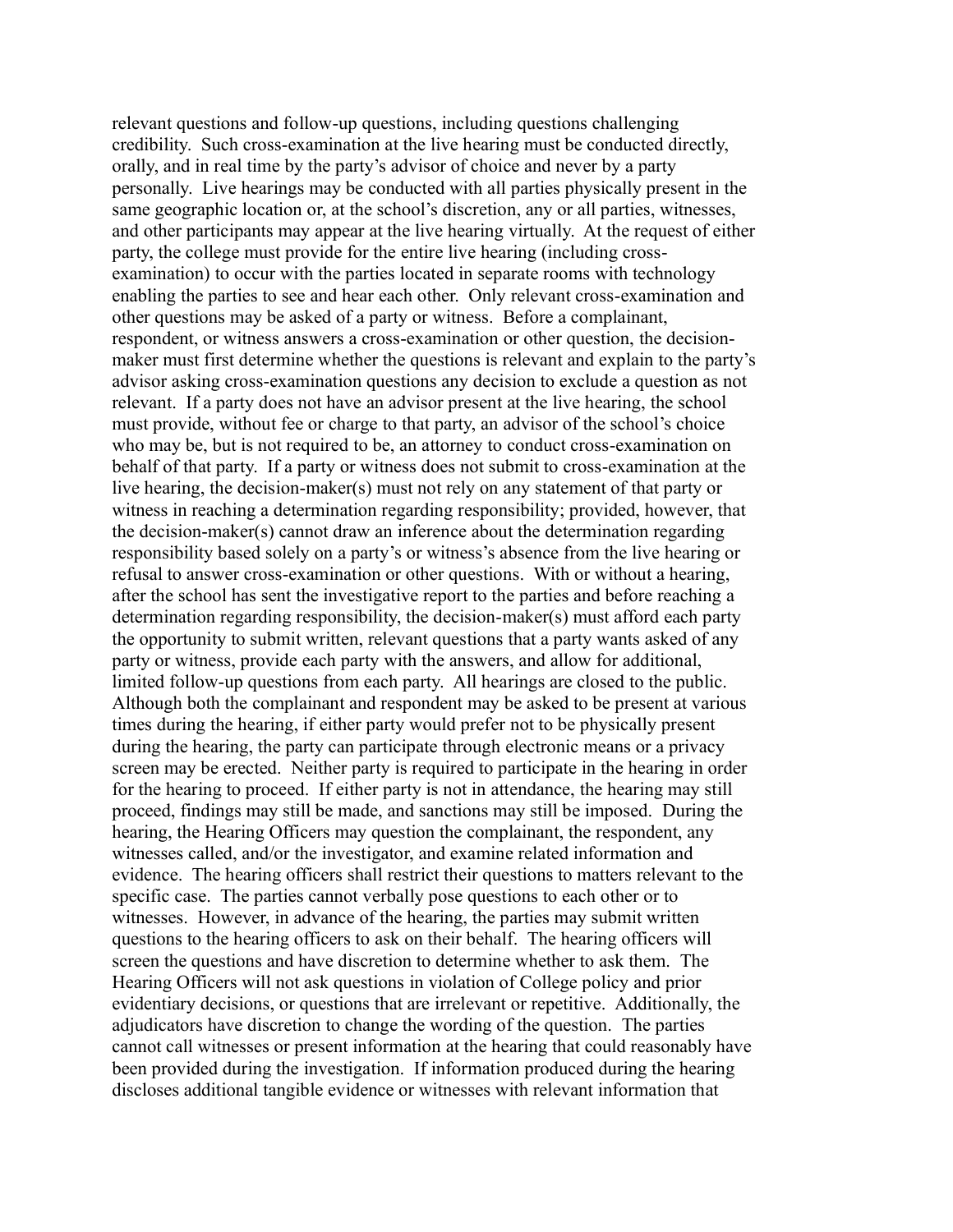could not have reasonably been provided during the investigation, the Hearing Officers, in their sole discretion, may obtain that evidence or call those witnesses to testify. Hearing officers, investigators, and advisors are expected to maintain the privacy of the participants in these proceedings except where disclosure may be authorized or mandated by law or College policy. After considering all of the relevant information, the hearing officers will deliberate and make findings of fact supported by clear and convincing evidence. From those facts, the Hearing Officers will reach conclusions as to whether the respondent is responsible for conduct in violation of this policy. The two (2) officers must agree "responsible" for a finding of responsibility. A deadlock will result in a finding of "not responsible". At any time during the hearing process, the respondent may choose voluntarily to agree to a finding of responsibility relating to some or all of the charged conduct and proceed to the disciplinary stage of the process. The hearing officers must issue a written determination regarding responsibility with findings of fact, conclusions about whether the alleged conduct occurred, rationale for the result as to each allegation, any disciplinary sanctions imposed on the respondent, and whether remedies will be provided to the complainant. The written determination must be sent simultaneously to the parties along with information about how to file an appeal.

#### 4. Evidentiary Standard

The Hearing Officers will use the evidentiary standard of clear and convincing evidence in making determinations of responsibility for charges. 'Clear and convincing' means that the evidence presented is substantially more probable to be true than not true. In other words, the Hearing Officers must have a firm belief that the evidence presented is factual and supports a finding of responsibility.

#### 5. Imposition of Sanction

If the respondent is found "Responsible" or agrees to a finding of responsibility, the hearing officers, following consultation with the Title IX Coordinator, will impose a sanction designed to eliminate the misconduct, prevent its recurrence, and remedy its effects, while supporting the College's educational mission and complying with the College's Title IX obligations. The complainant and respondent will each have the opportunity to present a statement about the impact of the violation and/or requested sanctions. The hearing officers will review these statements only if they find, or the respondent accepts, that the respondent is responsible for one or more violations. The hearing officers shall determine the appropriate sanction (or combination of sanctions) in accordance with the Code of Student Conduct. Both hearing officers must be in favor of the imposition of each sanction or combination of sanctions. If they fail to agree, the Title IX Coordinator will make the final determination. If the respondent is no longer a student at the time of sanctioning, the hearing officers may impose any sanction as outline in the Code of Student Conduct and/or may consider the respondent persona non grata on campus property, any property under the control of the College, and/or any event under the control of the College. In considering the appropriate sanction, the hearing officers may consider the circumstances, including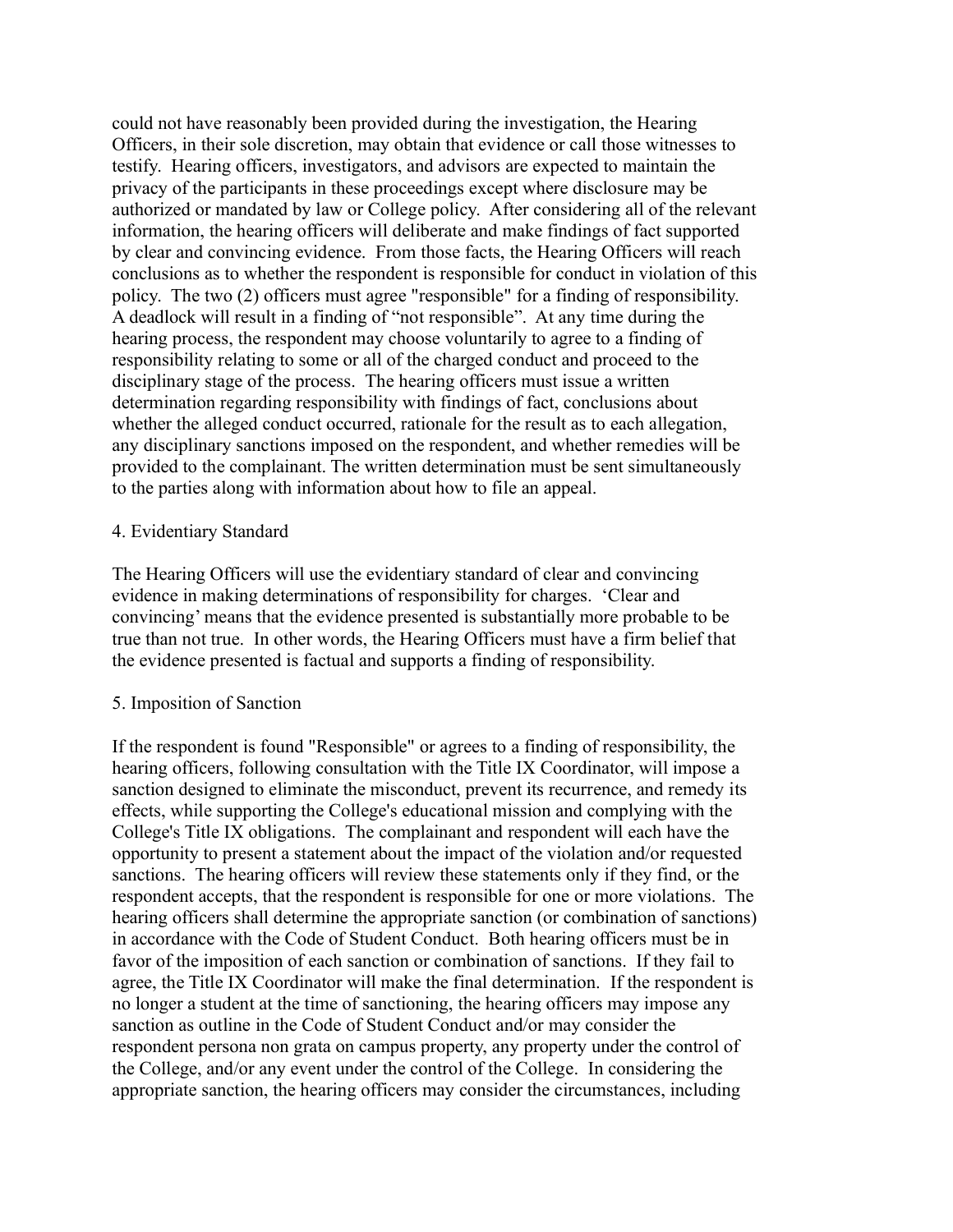but not limited to the following factors:

- The respondent's prior discipline history;
- Sanctions previously issued for similar incidents;
- The nature and violence of the conduct at issue;
- The impact of the conduct on the complainant;
- The impact of the conduct on the community, its members, or its property;
- Whether the respondent has accepted responsibility;

- Whether the respondent is reasonably likely to engage in the conduct in the future;

- The severity of the sanction necessary to ensure that the conduct does not recur;

- Any other mitigating or aggravating circumstances, including the College's values.

### 6. Notice of Outcome

Within two (2) calendar days of the decision, the Hearing Officers shall provide to the parties a copy of the written report of the Hearing Officers' decision. If applicable, the hearing officers will inform the respondent of any sanctions, the date by which the requirements must be satisfied, and the consequences of failure to satisfy the requirements. The hearing officers also will inform the complainant of any sanctions that directly relate to the complainant or are required by federal law to be disclosed to the complainant in the case of certain sexual offenses, including sexual assault, domestic/dating violence, and stalking. The hearing officers will also provide each party with an outcome letter containing their appeal options. The College will also notify those College employees necessary to implement the outcome and/or sanctions.

Upon a finding of responsibility, additional remedies, in addition to the issued sanction, may be available to a complainant. Examples of potential remedies are provided in Section 8-Interim Measures. The Title IX Coordinator, in consultation with others as necessary, will determine any appropriate additional remedies.

### E. Appeal Process

Either party may appeal the finding of a policy violation/non-violation and/or a sanction within seventy-two (72) hours of receipt of the written hearing report. Appeals must be in writing, specifying in detail the basis for the appeal. The President will appoint a Review Board to review these matters. The Chair of the Review Board will be someone who was not involved in the original hearing. The Review Board will be comprised of three (3) members of the North Carolina Wesleyan College community who do not have a conflict of interest in the case and who have received training on Title IX, the College's policy and the Appeal process. For an appeal to be granted, at least two (2) members of the Review Board must vote to grant appeal. Appeals, if granted, do not constitute a re-hearing of the case and the Review Board will defer to decisions of the hearing officers unless one or more of the